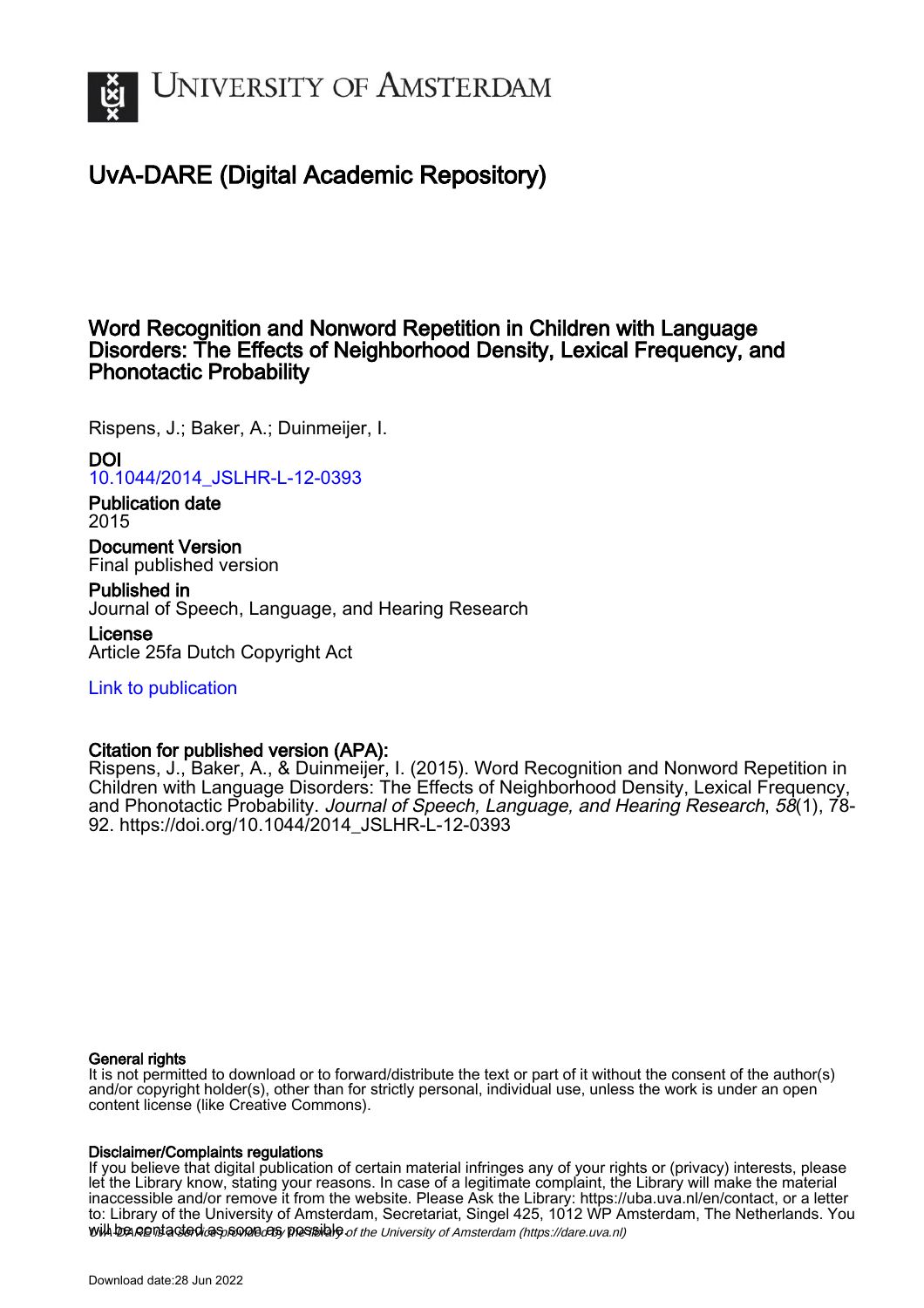## JSLHR

## Research Article

# Word Recognition and Nonword Repetition in Children With Language Disorders: The Effects of Neighborhood Density, Lexical Frequency, and Phonotactic Probability

Judith Rispens,<sup>a</sup> Anne Baker,<sup>a</sup> and Iris Duinmeijer<sup>a</sup>

Purpose: The effects of neighborhood density (ND) and lexical frequency on word recognition and the effects of phonotactic probability (PP) on nonword repetition (NWR) were examined to gain insight into processing at the lexical and sublexical levels in typically developing (TD) children and children with developmental language problems. Method: Tasks measuring NWR and word recognition were administered to 5 groups of children: 2 groups of TD children (5 and 8 years old), children with specific language impairment (SLI), children with reading impairment (RI), and children with  $SLI + RI$  (all 7-8 years old).

hildren with specific language impairment (SLI)<br>often experience difficulties with lexical and phon<br>logical processes in the context of broader langua<br>impairments in language development. These difficulties often experience difficulties with lexical and phonological processes in the context of broader language impairments in language development. These difficulties surface, for instance, in tasks that tap word recognition and nonword repetition (NWR; e.g., Bishop, 1997; Criddle & Durkin, 2001; Edwards & Lahey, 1998; Gathercole, 2006; Maillart, Schelstraete, & Hupet, 2004; Mainela-Arnold, Evans, & Coady, 2008). Children with reading impairment (RI) have severe difficulties with the acquisition and automatization of literacy skills (Snowling, 2000). Investigations into the oral language abilities of children with RI have also indicated difficulties with word recognition (Metsala, 1997) and NWR (for a meta-analysis of NWR in RI, see Melby-Lervag & Lervag, 2012). SLI and RI are separate disorders but are related, as comorbid SLI and RI have been documented (Bishop & Snowling, 2004; Catts, Adlof, Hogan, &

Correspondence to Judith Rispens: J.E.Rispens@uva.nl Editor: Rhea Paul Associate Editor: Lizbeth Finestack Received December 11, 2012 Revision received May 30, 2013 Accepted October 10, 2014 DOI: 10.1044/2014\_JSLHR-L-12-0393

Results: High ND had a negative effect on word recognition in the older TD children and in the children with RI only. There was no ND effect in the younger children or in the children with SLI, who all had lower receptive vocabulary scores than the age-matched TD children and the RI groups. For all groups, NWR items with low PP were more difficult to repeat than items with high PP. This effect was especially pronounced in children with RI.

Conclusion: Both the stage of vocabulary development and the type of language impairment (SLI or RI) impact the way ND and PP affect word recognition and NWR.

Ellis Weismer, 2005; McArthur, Hogben, Edwards, Heath, & Mengler, 2000). There is no consensus in the literature about the nature of the overlap between SLI and RI. Even though previous results have demonstrated difficulties in both groups of children with word recognition and NWR, it is not clear what this overlap means in terms of underlying linguistic abilities, as tasks measuring word recognition and NWR involve several linguistic skills. In the current study we examined three linguistic variables. We investigated the effects of neighborhood density and lexical frequency on word recognition and the influence of phonotactic probability on NWR in children with SLI and/or RI.

Both neighborhood density and lexical frequency affect word recognition (Luce & Pisoni, 1998). Neighborhood density (ND) is defined as the number of words differing in one phoneme from another word in terms of addition, substitution, or deletion in any word position (e.g., Luce & Pisoni, 1998). It has been demonstrated that phonotactic probability affects NWR (e.g., Munson, 2001). Phonotactic probability (PP) refers to the frequency of occurrence of individual phonemes and phoneme combinations (biphones) within a given language (e.g., Storkel, Armbruster, & Hogan, 2006; Vitevitch & Luce, 1999). The effects of such variables give insight into the organization of the mental lexicon and the way information at the lexical and sublexical levels is processed. The

<sup>&</sup>lt;sup>a</sup> Amsterdam Center for Language and Communication, University of Amsterdam, the Netherlands

Disclosure: The authors have declared that no competing interests existed at the time of publication.

<sup>78</sup> Journal of Speech, Language, and Hearing Research • Vol. 58 • 78–92 • February 2015 • Copyright © 2015 American Speech-Language-Hearing Association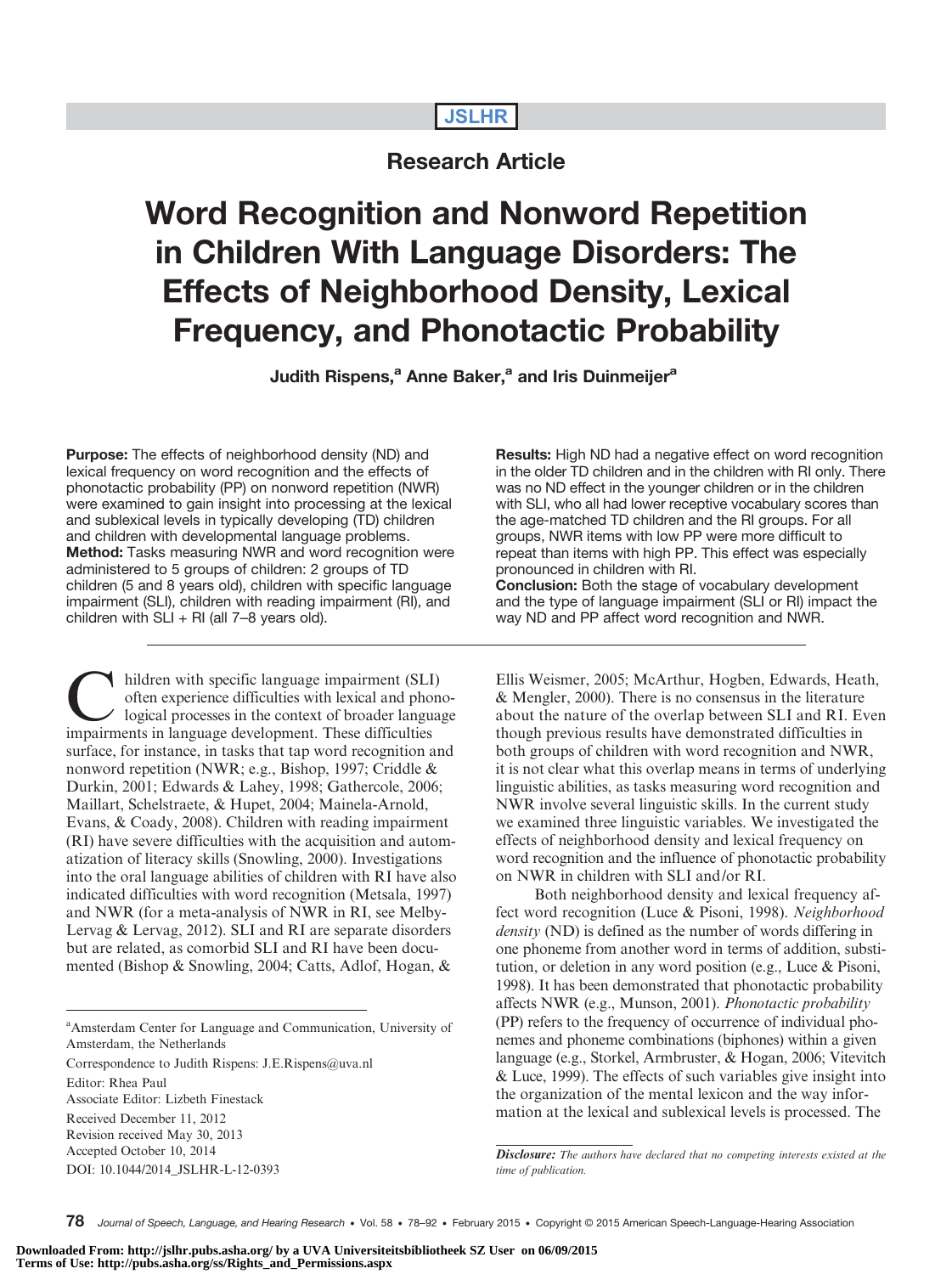question remains whether the difficulties with word recognition (lexical level) and NWR (sublexical level) that have been observed in children with SLI and in children with RI are of the same nature and are the same in severity. The current study addresses this question by examining the influence of ND and lexical frequency on word recognition and the influence of PP on NWR in children with SLI, in children with RI, and in children with SLI and RI to evaluate similarities and dissimilarities in the nature of lexical and sublexical processing in these children.

## Effects of ND and Lexical Frequency on Word Recognition in Typical Development

Recognizing words with many neighbors is slower compared with recognizing words that have few neighbors (e.g., Garlock, Walley, & Metsala, 2001; Goh, Suárez, Yap, & Tan, 2009). During auditory recognition, the target word needs to be discriminated from other lexical representations. Activation of phonological neighbors slows down the recognition of the target due to the competition between the activated lexical items. The competition effect is stronger for target words with many neighbors relative to targets with few neighbors. Upon processing these latter words, fewer related words are activated and therefore the competition effect is weaker. The disadvantage in recognition of words high in ND compared with words low in ND has been demonstrated in adults (Goh et al., 2009) using an auditory lexical decision task and in children of around 7 to 8 years old (Garlock et al., 2001) using a gating task, but it was not found in kindergarten children who performed a gating task (Garlock et al., 2001). Lexicons of children around kindergarten age are developing and are smaller than those of older children and adults. A strong competition effect is thus unlikely because there are relatively few neighbors. Over time, the influence of ND will increase as more vocabulary items are added to the lexicon, so that phonological neighborhoods become more densely populated and there will be more competition from phonological neighbors during word recognition. The effect of ND on word recognition is predicted to be more influential in larger vocabularies, not only because of the greater number of lexical items but also because an increase in vocabulary size leads to more phonologically detailed and robust lexical representations (see Metsala, 1999).

In addition to ND, lexical frequency influences the processing of lexical information. Words with high lexical frequency are processed faster and more accurately than words with low lexical frequency in adults and children (e.g., Luce & Pisoni, 1998; Walley, Michela, & Wood, 1995). Luce and Pisoni (1998) further observed that, in an experimental study with adults, effects of ND and lexical frequency interacted: High-frequency words with low ND were recognized at earlier points in time than high-frequency words in dense neighborhoods. The advantage reflects the facilitative effect of high frequency and the least competition of phonological neighbors. Mainela-Arnold et al. (2008) also observed this interaction between ND and frequency, in addition to a significant main effect of frequency, in children (ages between 8

and 12 years, mean age 10 years) who performed a gating task. In contrast, Garlock et al. (2001) did not find an interaction between ND and lexical frequency in a gating task (participants were 5 years old, 7 years old, and adults). In addition to lexical frequency, Garlock et al. studied the effects of the age of acquisition of lexical items on word recognition. They found that early acquisition of an item facilitated word recognition of that item. This effect may have masked a potential lexical frequency effect in their study. In the current study, we further investigated the effect of ND and lexical frequency on word recognition using a lexical decision task while we controlled for age of acquisition. The same crosssectional developmental perspective as Garlock et al. was taken to investigate whether the effect of ND increases over time.

## Effects of ND and Lexical Frequency on Word Recognition in Children With SLI and RI

As discussed above, Mainela-Arnold et al. (2008) found that, in a gating task, participants required less phonetic information to correctly recognize words high in lexical frequency compared with words low in lexical frequency. In the case of high-frequency words, words from sparse neighborhoods were identified at earlier gates than were words from dense neighborhoods. Children with SLI (mean age 10 years) also participated in that experiment, and Mainela-Arnold et al. found that the influence of ND and lexical frequency on word recognition was similar between the SLI and typically developing (TD) groups. Sensitivity to lexical frequency was also found in another study during word recall (tested with a sentence span task), where children with SLI recalled more high-frequency words than low-frequency words, just like the TD children (Mainela-Arnold, Evans, & Coady, 2010).

Mixed evidence has been observed regarding the effect of ND on word recognition in children with reading difficulties. Metsala (1997) found that, in a gating task, children with RI (around 9 years of age) needed more input to recognize words in sparse neighborhoods than did children without RI. Metsala concluded that spoken-word recognition in children with RI is affected because of less detailed phonological representations. In contrast, Griffiths and Snowling (2001), using an auditory gating task, did not find that children with RI were affected differently by ND, and they concluded that lexical processing is unaffected in children with RI. The authors noted that differences in sampling (e.g., age and vocabulary levels of the children) may have caused the conflicting results. Furthermore, Griffiths and Snowling speculated that word recognition is unproblematic for children with RI but that deficits are likely in children with a reading disability who have concomitant language impairment. Both the study of Metsala (1997) and Griffiths and Snowling (2001) found facilitating effects of high lexical frequency that were similar between the children with RI and the TD children.

In the present study, we investigated ND and lexical frequency in 7- and 8-year-old children with SLI and/or RI to obtain additional evidence on word recognition in children with SLI and RI. Our study adds to the current findings in two ways. First, the sample of children with language impairments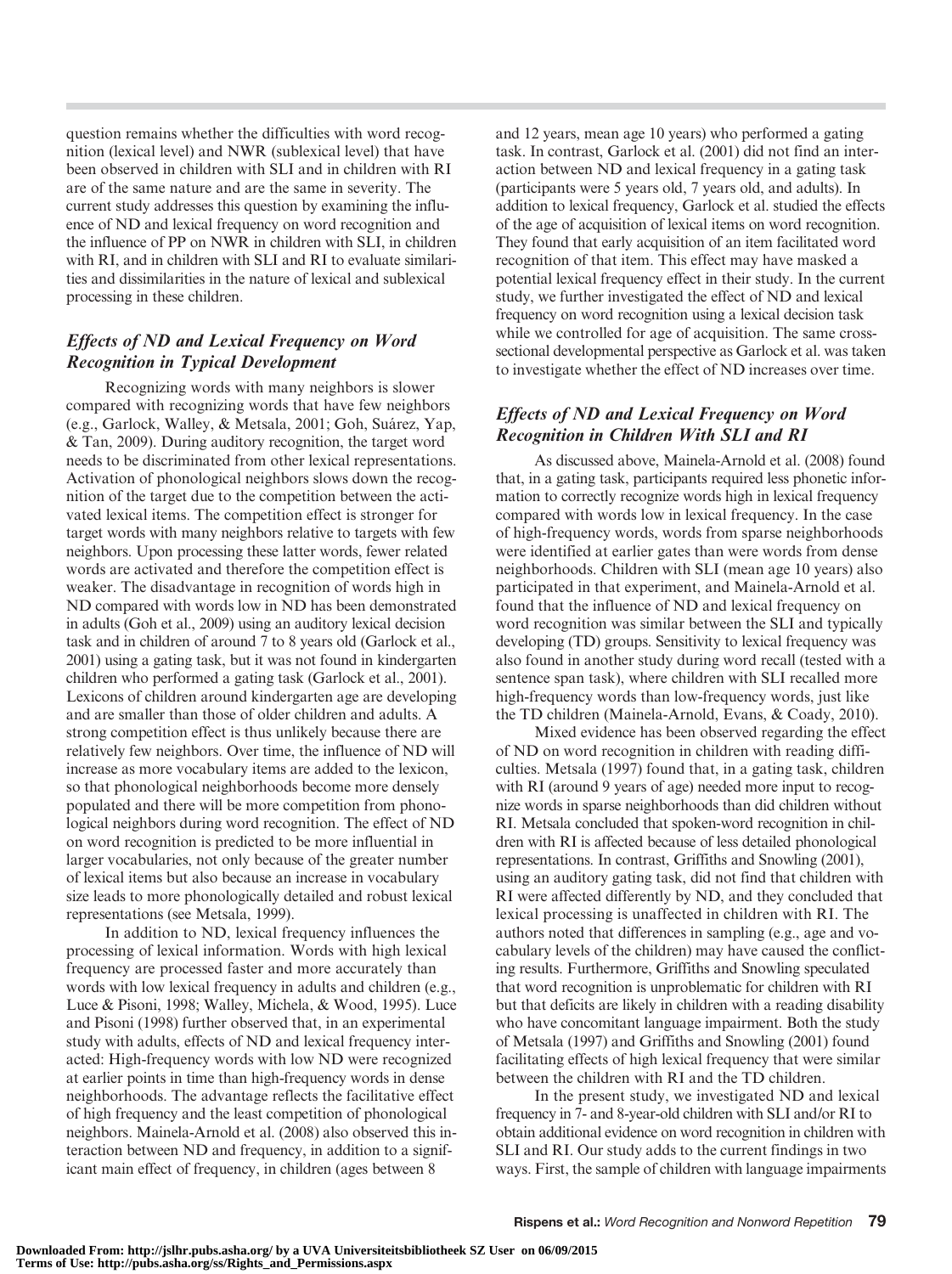in the current study was, on average, 2 years younger than the sample reported on by Mainela-Arnold et al. (2008). Our results give insight into lexical processing in children with SLI who are at an earlier developmental stage and thus have less developed lexicons. Second, in addition to a group of children with RI, we assessed children who experience RI as well as oral language impairment  $(SLI + RI)$  to investigate whether the presence of oral language impairment affects the influence of ND on word recognition, as proposed by Griffiths and Snowling (2001).

## Effects of PP on the Repetition of Nonwords in Typical Development

Nonwords consisting of phonemes and sequences of phonemes that occur frequently in a language are easier to repeat than nonwords with low PP (Edwards, Beckman, & Munson, 2004; Munson, 2001; Thorn & Frankish, 2005; Vitevitch & Luce, 1998). Edwards et al. (2004) investigated the effect of PP on NWR in a developmental framework and compared children ages 3–8 years with adults. They found that the negative effect of low PP on the repetition of the nonwords was largest for children ages 3–4 years. Furthermore, NWR performance significantly correlated with vocabulary. This finding supports the view that lexical development drives the development of phonological representations, which become more finely grained over time (Metsala, 1999). These robust phonological representations contribute not only to NWR in general but especially to low PP segments. From detailed and robust phonological representations, generalizations can be made to aid repetition of infrequently occurring segments (Edwards et al., 2004). The current study further investigated the changing effect of PP on NWR over time and examined whether the effect of low PP is larger in children ages 5 and 6 years compared with children ages 7–8 years and whether this is associated with vocabulary size.

## Effects of PP on the Repetition of Nonwords in SLI and RI

Low PP affects the repetition of nonwords significantly more in children with SLI than in TD children (Munson, Kurtz, & Windsor, 2005). These results suggest that children with SLI are sensitive to the frequency of phonotactic patterns in their language but that, relative to TD children, they have more problems with patterns occurring infrequently. An association between PP and vocabulary size was found in the group of children with SLI (Munson et al., 2005), which suggests that the larger effect of low PP may be related to their more limited vocabulary and the suggested weaknesses in their phonological representations (see also Coady, Mainela-Arnold, & Evans, 2013; McKean, Letts, & Howard, 2013). Coady, Evans, and Kluender (2010) found a main effect of PP on NWR but no interaction with group (children with SLI compared with TD children). Inconsistencies in findings between studies may be due to differences in sampling (e.g., age) but also to differences between reading ability of children with SLI. Data from recent studies suggest that NWR

performance in children with SLI depends on the level of their literacy skills, considering that children with SLI and concomitant RI have been found to experience severe difficulties with repeating nonwords, in contrast to children with SLI but without RI, who performed similar to age-matched TD children (Bishop, Hayiou-Thomas, McDonald, & Bird, 2009; Catts et al., 2005; Rispens & Baker, 2012; Rispens & Parigger, 2010). Bishop et al. (2009) showed that children with SLI but without RI outperformed children with both SLI and RI at 9 years of age but not at 4 years of age (data analyzed in retrospect). The authors attribute this to differences in orthographic knowledge. They maintain that the acquisition of orthography provides feedback about the phonological system, thereby increasing phonological awareness and strengthening the phonological form of lexical representations (see also Goswami, 2000). As discussed above, NWR is positively influenced by a flexible and robust phonological system (Coady et al., 2013; Munson et al., 2005; Rispens & Baker, 2012). Thus, it is possible that variations in phonological abilities (related to differences in literacy abilities) cause variations in NWR ability across studies in children with SLI. It is not clear, though, whether the extent of the influence of PP, rather than the overall NWR accuracy, also depends on the reading abilities of children with SLI and whether low PP also affects children with RI. This was addressed in the current study by dividing the group of children with SLI into two groups: children with SLI only, whose phonological representations may be relatively good due to their age-appropriate reading skills, and children with  $SLI + RI$ , whose phonological representations are relatively weak because they cannot make use of the feedback from the orthographic system as much as typically reading children can. We further compared the results of the children with SLI with those of a group of children with RI only. Children with RI only generally have typical vocabulary development but less-developed phonological skills (see Vellutino, Fletcher, Snowling, & Scanlon, 2004). The current results give insight into the relative roles of vocabulary and phonological skills in the ability to use phonotactic frequency in NWR.

### Research Rationale, Questions, and Predictions

The roles of ND and lexical frequency in word recognition and of PP in NWR were investigated in two studies to evaluate the lexical and sublexical processing profiles of children with SLI and/or RI. We compared their performances with the performances of two groups of TD children, one of which was matched on chronological age (CA TD) of the children with SLI and/or RI and one of which was matched on receptive vocabulary of the children with SLI (VOCAB TD). The latter group was approximately 2 years younger than the other groups.

In Study 1 we addressed our first research question, which was whether ND and lexical frequency influence word recognition in Dutch TD children and whether such an influence increases with age due to lexical growth. We expected that the older TD children would be less accurate in recognizing high-ND words compared with low-ND words.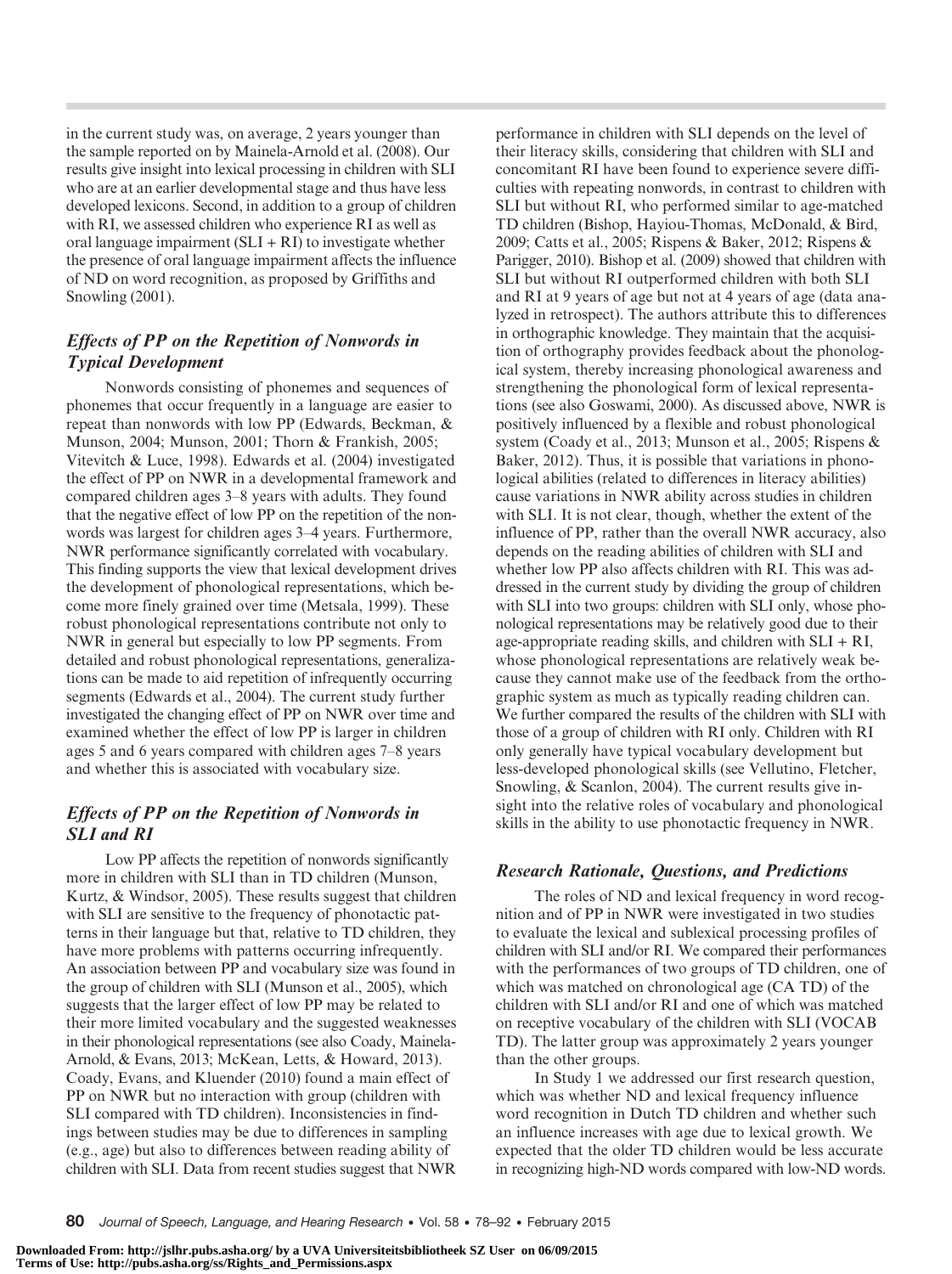We furthermore hypothesized that there would not be an effect of ND for the younger children because of their less developed lexicons. We further expected an interaction between lexical frequency and ND for the older TD children. The second research aim of Study 1 was to investigate the effect of ND and lexical frequency in children with SLI and/or RI. We hypothesized that the RI-only children would show the same negative effect of high ND on word recognition and the same lexical frequency effect as the CA TD children. For the SLI-only and the  $SLI + RI$  children, we expected that their performance on the word-recognition task would be comparable to that of the younger VOCAB TD group in terms of effect of ND and lexical frequency.

In Study 2 we administered an NWR task to address our third and fourth research questions. We investigated whether there was a developmental difference in the TD children with respect to the influence of PP on repeating nonwords and whether this was related to vocabulary. On the NWR task we expected the younger children to show a larger influence of low PP due to their smaller vocabularies. We further questioned whether the children with SLI were affected by PP to the same extent as their CA TD peers when they had to repeat nonwords. Based on previous research, we expected that children with a relatively small vocabulary size would have generally more problems repeating nonwords, especially with items low in PP, and that they would perform similarly to the younger VOCAB TD children. If the use of phonotactic frequency information is dependent on vocabulary, we expected the children with RI only to have a similar PP effect as the CA TD children, considering they have similarly developing lexicons. Researchers have also suggested that NWR is facilitated by robust phonological representations (Metsala, 1999; Rispens & Baker, 2012). As RI is generally associated with poor phonological skills (Elbro, Borstrøm, & Petersen, 1998; Vellutino et al., 2004), it can also be hypothesized that children with RI only would be affected more by low PP than the CA TD children and the children with SLI only.

Finally, the two experimental tasks were designed using the neighborhood counts, the lexical frequency counts, and the phonotactic frequency counts of the Dutch language. The results thus demonstrate whether the effects of these psycholinguistic variables that have been found in English are also observed in Dutch-speaking children. Dutch and English are both Germanic languages with almost the same syllable pattern, but there are differences in the phonotactic restrictions between the languages (Zamuner, 2006). The results of the two tasks establish whether the effects of ND, lexical frequency, and PP are not restricted to English but rather hold cross-linguistically.

## Study 1: The Influence of ND and Lexical Frequency on Word Recognition Method

## **Participants**

Five groups of participants took part in this study. Informed consent was obtained from the parents of all

participants. The participants have also been described by Rispens and Baker (2012), but that research concentrated on another question. There were three groups of children with language disorders: children with SLI only, children with  $SLI + RI$ , and children with RI only. Two groups of TD children participated: One group (CA TD; mean age 7;8) was matched on the basis of chronological age of the children with SLI and/or RI. The second group (VOCAB TD) was matched on the receptive vocabulary scores of the children with SLI only and  $SLI + RI$  using the vocabulary score generated by the Peabody Picture Vocabulary Test (PPVT; Dutch version: Schlichting, 2005). Table 1 gives an overview of the characteristics of all participants, who are discussed below.

TD children. The CA TD children ( $n = 38$ , mean age = 7;8) were selected from four primary schools located in the north, middle, and southwest regions of the Netherlands. All children were in second grade and were progressing normally at school. Their teachers confirmed that they had normal hearing, normal or corrected-to-normal vision, and no cognitive or emotional disturbances. As determined on the basis of teacher information, all children were from a family where at least one parent was a native speaker of Dutch and where Dutch was the language spoken at home from birth onward. The children were assessed with the Dutch version of the Raven Standard Progressive Matrices (Raven, 2006) for an estimation of their nonverbal intelligence quotient (IQ) performance at the time of testing. All children had a percentile score of at least 15, and the mean scores were within normal limits (see Table 1). The children were also administered two reading tasks (see next section for details of those tasks) and were assessed with the Dutch PPVT (Schlichting, 2005); see Table 1 for the results.

The VOCAB TD children ( $n = 16$ , mean age = 5;8) fulfilled the same criteria but were in the second year of kindergarten. The Raven task could not be administered to this group of children because there are no norm scores available for this age group in the Netherlands. The teachers of the children reported normal progress in kindergarten based on evaluation measures used in school to track children's progress. The children were administered the Dutch PPVT (Schlichting, 2005) for an indication of their receptive vocabulary; see Table 1 for the results.

Children with SLI and/or RI. Three subgroups of children with SLI and/or RI were formed. Thirty-three participants with a diagnosis of SLI participated (mean age  $= 8(0)$ ). The children with SLI were selected from three special-needs schools for children with developmental language disorders. The diagnosis of SLI had already been established by a multidisciplinary team at the schools because this is a requirement to be accepted into the schools. The team used either a cutoff of at least 1.5 SD below the mean in at least two language domains measured on a selection of Dutch standardized language tests or more than 2 SD below the mean on one Dutch standardized general language test. Children who had a history of speech output problems, such as dyspraxia, or showed evidence of such problems at the moment of testing, were excluded. All children had normal hearing and normal or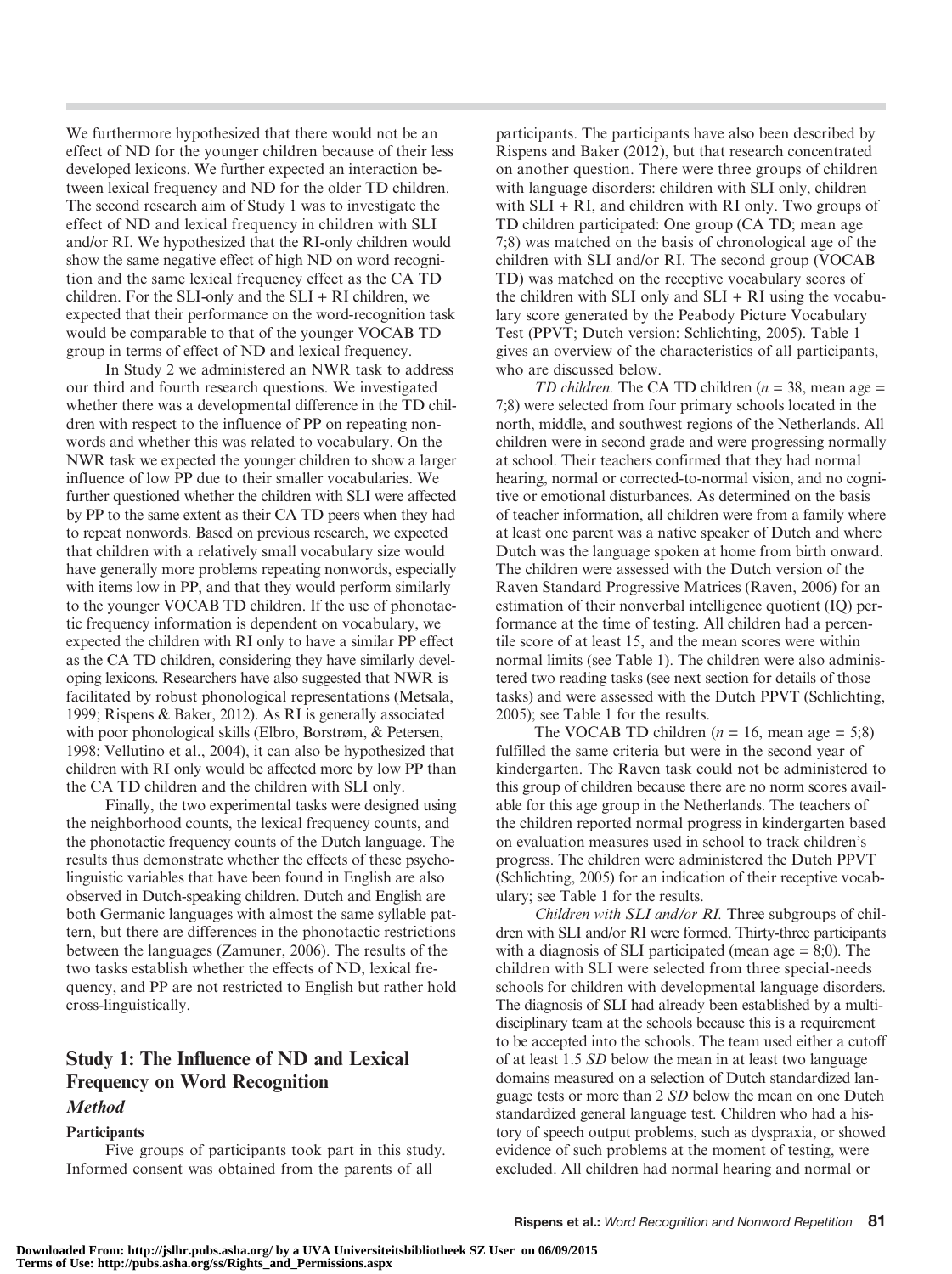Table 1. The mean and standard deviations of age (years;months), reading scores, receptive vocabulary scores, Raven scores, and past tense production score (percentage accurate production of past tense) for five groups of children.

|                 | $SLI + RI$        |           | <b>SLI only</b> |           | <b>RI</b> only   |           | <b>CATD</b> |           | <b>VOCAB TD</b> |           |
|-----------------|-------------------|-----------|-----------------|-----------|------------------|-----------|-------------|-----------|-----------------|-----------|
| <b>Variable</b> | М                 | <b>SD</b> | М               | <b>SD</b> | M                | <b>SD</b> | М           | <b>SD</b> | М               | <b>SD</b> |
| Age             | 8;0               | 0;2       | 8:1             | 0:2       | 8;3              | 0;7       | 7:8         | 0;5       | 5;8             | 0:3       |
| <b>RWT</b>      | 2.8 <sup>d</sup>  | 1.9       | 10.2            | 1.9       | 4.9 <sup>d</sup> | 2.7       | 12.1        | 2.6       |                 |           |
| <b>PWT</b>      | 4.3 <sup>d</sup>  | 2.2       | 10.8            | 2.2       | $4.5^{\circ}$    | 1.5       | 11.9        | 2.9       |                 |           |
| PPVT stand      | $86.0^{a,b,c}$    | 12.1      | $89.4^{a,b,c}$  | 10.2      | 100.5            | 8.25      | 106.2       | 9.9       | 103.4           | 18.2      |
| PPVT raw        | $89.7^{a,c}$      | 10.2      | $92.4^{a,c}$    | 8.9       | 103.7            | 10.5      | 104.7       | 9.6       | $81.8^{a,c}$    | 16.7      |
| Raven           | 41.3 <sup>a</sup> | 17.4      | 62.7            | 24.9      | 56.9             | 29.0      | 65.5        | 23.8      |                 |           |
| Past tense      | $17.1^a$          | 27.8      | $23.1^a$        | 29.1      |                  |           | 73.4        | 29.2      |                 |           |

Note. SLI = specific language impairment; RI = reading impairment; CA TD = typically developing children age matched on the chronological age of the children with SLI and/or RI; VOCAB TD = typically developing children matched on the receptive vocabulary of the children with SLI; RWT = real-word test, standard scores; PWT = pseudoword reading test, standard scores; PPVT stand = Peabody Picture Vocabulary Test (Dutch version: Schlichting, 2005), standard scores; PPVT raw = Peabody Picture Vocabulary Test (Dutch version), raw scores; Raven = Raven Standard Progressive Matrices (Raven, 2006). Dashes indicate data not available.

<sup>a</sup>Significantly lower than the CA TD group. <sup>b</sup>Significantly lower than the VOCAB TD group. <sup>c</sup>Significantly lower than the RI-only group.<br><sup>d</sup>Significantly lower than the SLL only group. Significance a < 05 dSignificantly lower than the SLI-only group. Significance  $p < 0.05$ .

corrected-to-normal vision. On the basis of teacher information, only children who were raised in a family with at least one parent who was a native speaker of Dutch and where Dutch had been spoken from birth onward were included. The special-needs schools were located in two regions (north and middle) of the Netherlands. The children with SLI who had been selected for our study were assessed with the Dutch version of the Raven Standard Progressive Matrices (Raven, 2006) for an estimation of their nonverbal IQ performance at the time of testing. All children with SLI had a percentile score of at least 15, and the mean score of the group was within normal limits (group of children with SLI:  $M = 47.88$ ,  $SD = 21.96$ ; see Table 1).

The children with SLI were screened for RI using two tasks: a real-word task (RWT; Brus & Voeten, 1973) and a pseudoword task (PWT; van den Bos, Spelberg, Scheepstra, & de Vries, 1994). In the RWT the child is required to read out a list of existing words as quickly and accurately as possible within 1 min. The PWT follows the same principle but uses nonwords and takes 2 min. Timed reading tasks were chosen because in the Netherlands, speed is judged to be a better indicator of reading development than accuracy alone due to the relative transparency of the orthography (de Jong & van der Leij, 2003). Both tasks are commonly used as part of the diagnosis procedure of developmental dyslexia. Reading impairment was established when children scored more than 1 SD below the mean on both the RWT and the PWT (normed scores: *M* standard score = 10,  $SD = 3$ ). From the original group of 33 children with SLI, two groups were formed: 23 children were  $SLI + RI$  and the remaining 10 were  $SLI$  only (see Table 1). A one-way analysis of variance (ANOVA) was carried out to examine the differences between the children with  $SLI + RI$  and children with  $SLI$  only on the two reading tasks. Post hoc tests (Games-Howell due to unequal group sizes) were carried out as a follow-up. For the RWT there was a main significant effect of group,  $F(3, 84) = 85.58$ ,  $p < .001$ , and the children with SLI + RI scored significantly lower than the children with SLI only and the TD children

(both  $p < .001$ ). The children with SLI only did not differ from the CA TD children ( $p = .17$ ). For the PWT there was also a main effect of group,  $F(3, 84) = 62.88$ ,  $p < .001$ . The children with  $SLI + RI$  had significantly lower scores than the children with SLI only and the CA TD children (both comparisons  $p < .001$ ). The children with SLI only and the CA TD children did not differ on the PWT scores ( $p = .57$ ).

It was important to check that the two groups of SLI children differed only with respect to their literacy scores but not on their general language ability, because this might otherwise confound results. Two language measures were compared between the two subgroups. One was the receptive vocabulary measure, the Dutch PPVT (Schlichting, 2005). An ANOVA was carried out to examine group comparisons. The children with SLI scored significantly lower than the CA TD children (see Table 1), but importantly there was no statistical difference between the SLI children with RI and without RI (raw score,  $p = .45$ ; standard scores,  $p = .67$ ). A past-tense production task had also been administered to the same children for a different study (Rispens & de Bree, 2014) and was considered a suitable background measure because problems with the production of the past tense are characteristic of SLI in Dutch and in many other languages (Bishop, 1997; de Jong, 1999; Leonard, 1998). It is important to note that there was no statistical difference between the two groups of children with SLI ( $p = .22$ ), but both groups scored significantly lower than the CA TD children ( $p < .001$ ). Table 1 presents the results of the groups of children with SLI and the CA TD children; no data are available for the VOCAB TD children and the children with RI only.

The children with RI but without any impairment in their spoken language ( $n = 14$ , mean age = 8;3) all attended regular schools and were contacted via special-needs teachers. Their diagnosis was based on scores at least 1 SD below the mean on standardized technical reading and spelling tests. The diagnosis was confirmed by the scores on the RWT and PWT administered in this study (see Table 1). The one-way ANOVA with follow-up tests (Games-Howell due to unequal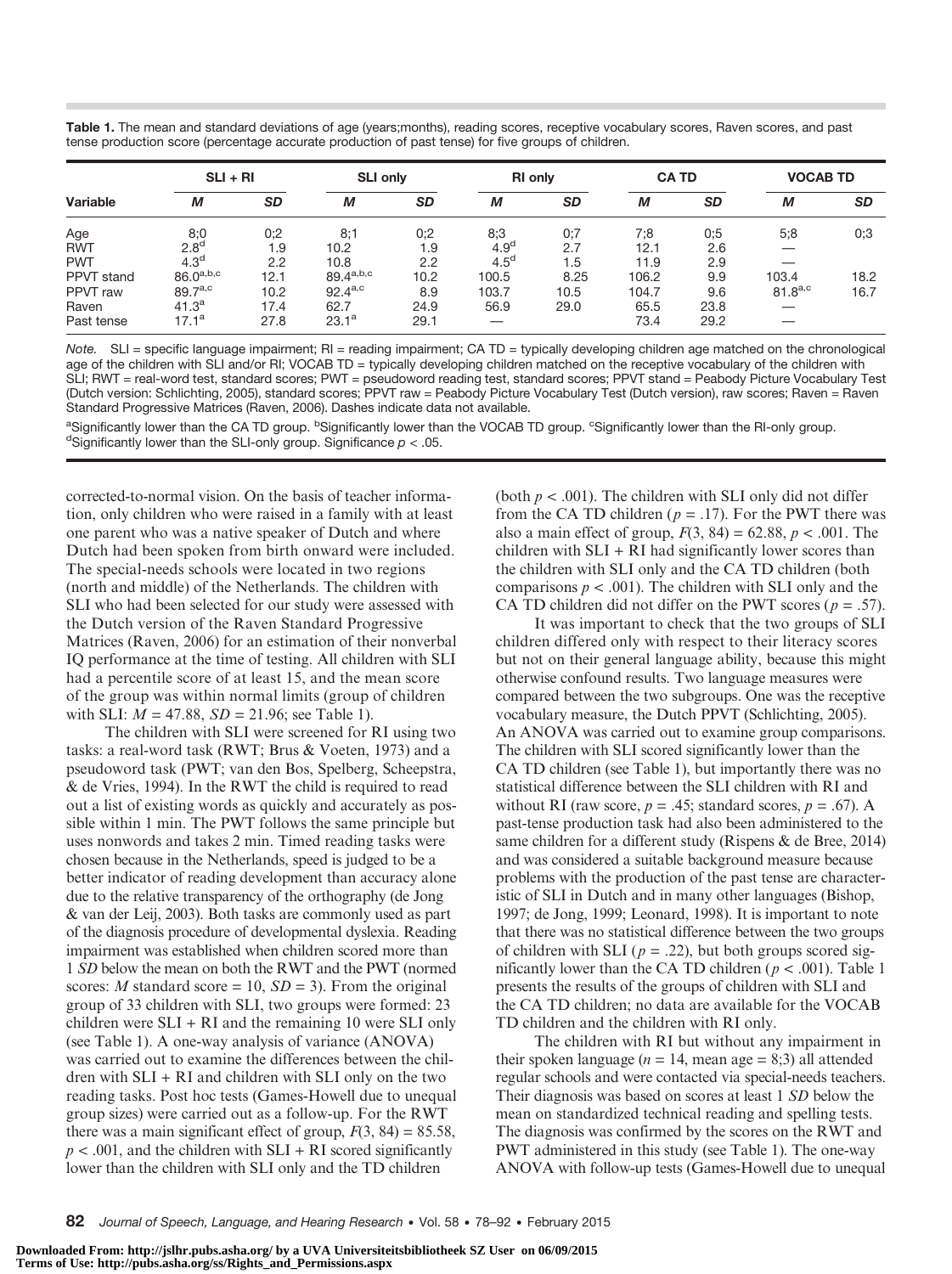sample sizes) described above showed that the group of children with RI only scored significantly lower on the two reading tasks compared with the CA TD children and the children with SLI only (RWT: both comparisons  $p < .001$ ; PWT: both comparisons  $p < .001$ ). The children with RI only did not significantly differently than the children with SLI + RI (RWT,  $p = .23$ ; PWT,  $p = .99$ ). Teachers and parents informed us that the children with RI had never been diagnosed as having problems in their oral language and had never been referred to a speech and language therapist for such problems. Their receptive vocabulary scores (i.e., PPVT) were similar to those of the CA TD children (see Table 1). The children with RI were assessed with the Dutch version of the Raven Standard Progressive Matrices (Raven, 2006) for an estimation of their nonverbal IQ performance at the time of testing. All children had a percentile score of at least 19, and the mean scores were within normal limits (see Table 1).

The CA TD children were matched on chronological age to the children with SLI and/or RI and the children with RI only. An ANOVA showed that there were no differences in age between the children, but the age difference between the RIonly children and the CA TD children approached significance, with the RI-only children being older than the CA TD children (Games-Howell post hoc tests due to unequal group sizes: CA TD vs. SLI only,  $p = .42$ ; CA TD vs. SLI + RI,  $p = .18$ ; CA TD vs. RI only,  $p = .08$ ; SLI only vs. SLI + RI,  $p = 1.0$ ; SLI only vs. RI only,  $p = .59$ ; SLI + RI vs. RI only,  $p = .72$ ).

### Word Recognition: Lexical Decision Task

A lexical decision task was constructed to measure word recognition. This task has also been reported by Rispens and Baker (2012) but without any discussion of the variable ND, lexical frequency, or the effect of ND and lexical frequency on the task performance.

Forty-eight target words were selected, and 48 minimally deviating nonwords were constructed in order to test accuracy of word recognition of the lexical targets in a pictureto-word matching design. The minimal word–nonword pairs were presented auditorily. The nonword item of the pair differed in one phoneme (always a consonant) from the word. An example of a word pair is *tijger–dijger* (*tiger–* diger). In half of the items, the consonant manipulated to generate a minimally deviant nonword was in the onset position of the initial stressed syllable (e.g., tiger–diger). In the other half of the items, the target phoneme was in a medial position. This was the onset position of the second unstressed syllable (e.g., motor–mopor).

All real-word items consisted of two syllables and followed the dominant stress pattern of Dutch (i.e., first syllable stressed). All real words were nouns, were highly imageable, and had an early age of acquisition (all items below the age of 6 years; Schaerlaekens, Kohnstamm, & Lejaegere, 1999).

The main variables of interest were high versus low ND and high versus low frequency. ND was defined here as the number of words that differed from the target word by one phoneme substitution, addition, or deletion while preserving relative position of the segments (Charles-Luce & Luce, 1995). ND was determined using the Dutch version of WordGen (Duyck, Desmet, Verbeke, & Brysbaert, 2004). The median of the ND values of the selected words was calculated  $(Mdn =$ 4), and the division between high and low ND was based on a median split  $\pm 1$  neighbor. Items with an ND value  $+1$ of the median were considered high in ND (ND between 5 and 14), and items with an ND value −1 of the median were considered low in ND (ND between 0 and 3). ND and lexical frequency were orthogonally combined into four sets: 12 words with high lexical frequency and high ND, 12 word with high lexical frequency and low ND, 12 words with low lexical frequency and high ND, and 12 words with low lexical frequency and low ND. The lexical frequency count was based on the CELEX database (Baayen, Piepenbrock, & Gulikers, 1995). Half of the nouns used were low in lexical frequency (log frequency 0–1.18,  $M = 0.51$ ,  $SD = 0.33$ ). The other half consisted of high-frequency words (log frequency 1.58–2.68,  $M = 1.99$ ,  $SD = 0.39$ ). A t test showed that the frequency of the items with high lexical frequency was significantly higher than that of the low-frequency items,  $t(46) =$ 14.0,  $p < .001$ . The difference between items high and low in ND was statistically significant,  $t(46) = 13.14$ ,  $p < .001$  (see Appendix A for all items and the ND and lexical frequency values). The size of the neighbors may be lower than that in previous studies (see, e.g., Mainela-Arnold et al., 2008), but this may be caused by the inclusion of disyllabic words instead of single-syllable words, considering short words tend to have higher ND than longer words (Storkel, 2004).

In addition, the PP of the nonword counterpart of the word–nonword pair was calculated. The PP of the incorrect items was controlled for to make sure that the PP of the nonwords could not interfere with the ability to process the nonword. The PPs of the nonwords were calculated using the Dutch phonotactic frequency database (Adriaans, 2006) derived from the corpus of spoken Dutch (Oostdijk, 2000). The total PP of all sequences of phonemes per nonword was calculated, starting with the probability of a phoneme in the word-initial position, followed by the probability of the combination of all sequential biphones, and ending with the probability of the phoneme in the word-final position. The total PP was then divided by the number of biphones to calculate the mean: The closer to zero, the higher the PP. Appendix A lists all mean PPs per nonword (range = −0.97 to −1.55). To investigate whether the mean PP was different between the high- and low-ND nouns, the nonword items were grouped on the basis of the ND category of the noun counterparts (i.e., all nonword items belonging to a pair in which the noun was high ND were grouped together; likewise with low-ND nouns). We checked whether the PPs of the nonword counterparts of the high- and low-ND items differed in PP. A t test showed that this was not the case,  $t(46) = 1.16$ ,  $p = .25$ . Thus, the nouns of the recognition test were varied on ND and lexical frequency, and the nonword counterparts were controlled for PP. Six filler items were presented twice in the correct form (see Appendix A for all items).

All items were prerecorded by a female native speaker of Dutch and were digitized. Items were auditorily presented from a laptop computer using the software E-prime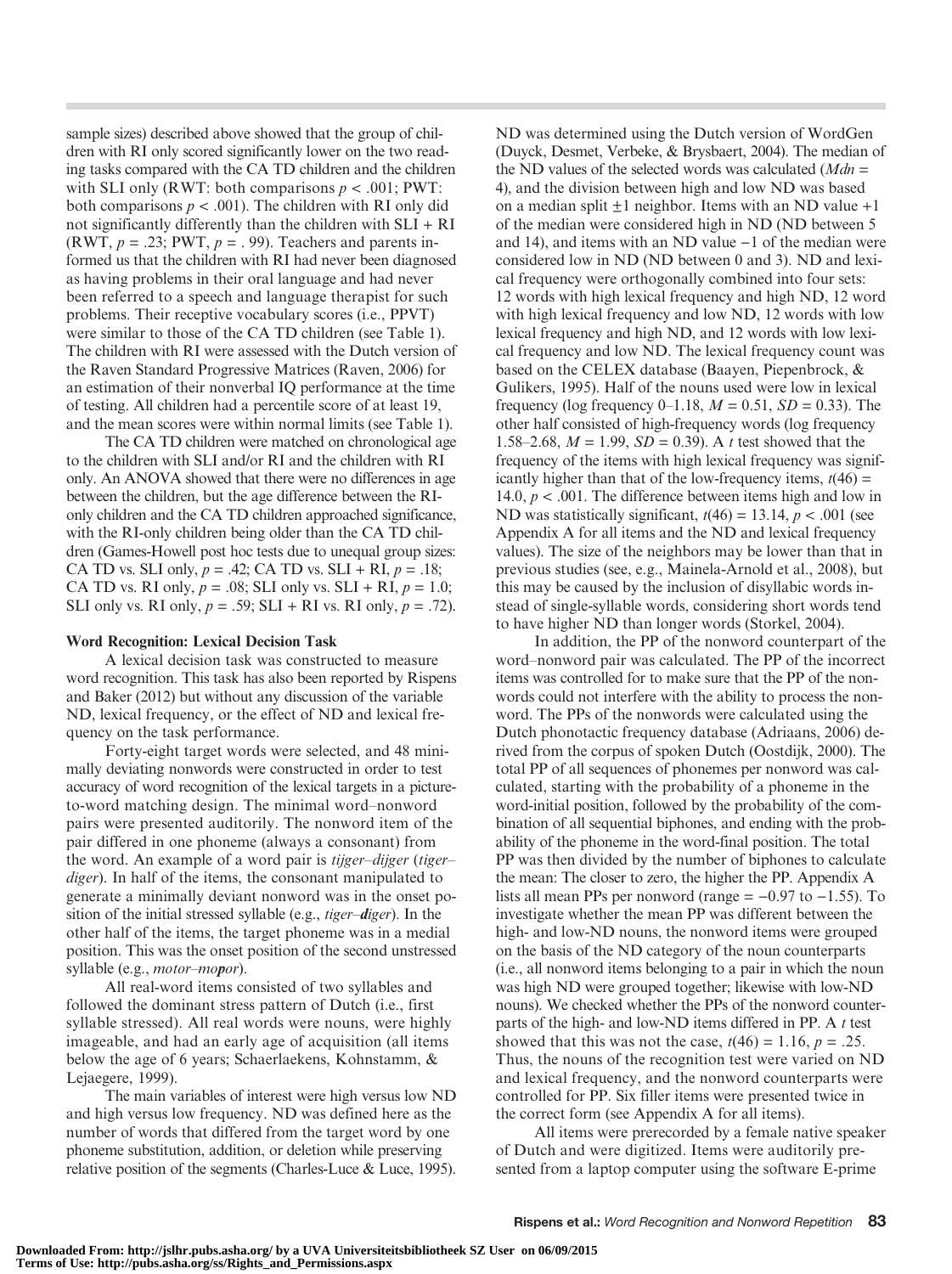(Psychology Software Tools). This software program also recorded the responses of the children.

#### Procedure and Data Analysis

All children were seen individually in a separate room at their schools or, on a few occasions, at their homes. The task was administered by trained speech and language therapists and speech and language intervention students. This task was administered together with other tasks on two separate test sessions that lasted around 45 min each. Children were shown a picture on a laptop computer and were then played the question "is dit een ..." ("is this a ...") followed by either a word or a nonword. All pictures were presented twice in a pseudorandomized order throughout the task, so that one picture elicited once a yes answer (correct word that matched the picture; e.g., the word tiger matching with a picture of a tiger) and once a no answer (nonword differing in one phoneme from the picture; e.g., the nonword diger presented with a picture of a tiger). All minimal pair members were presented once as the derived nonword form (e.g., diger) and once as the actual lexical word (e.g., tiger). Children had to press a button on the laptop computer to indicate their response to the question, and the responses were recorded by the software program. All responses were classified as hits (pressing yes in case of a matching lexical target), misses (pressing no in case of a matching lexical target), false alarms (pressing yes in case of a nonword), or correct rejections (pressing no in case of a nonword). We used signal detection analysis to calculate the mean  $d'$  score (see Green & Swets, 1966). This means that for each word–nonword pair, we calculated whether the existing word elicited the yes answer and the nonword elicited the no answer. The formula for calculating the  $d'$  is to subtract the z-transformed scores of the hits and false alarms:  $d' = Z$ (hit rate) – Z(false alarm rate). In the present study, a perfect  $d'$  sensitivity score was 4.65.

An ND (two levels: high and low)  $\times$  lexical frequency (two levels: high and low)  $\times$  group (five levels: CA TD, VOCAB TD,  $SLI + RI$ ,  $SLI$  only, RI only) repeated measures ANOVA was carried out. In case of interaction, post hoc tests were carried out to follow up the interaction. For the group comparisons, Games-Howell tests were used due to unequal group sizes. The  $p$  value was set to  $< .05$ .

### Results

For the overall performance on the task, there was a significant main effect of group,  $F(4, 96) = 21.58$ ,  $p < .001$ ,  $\eta_{\rm p}^2$  = .47 (see Figure 1). Post hoc tests showed that the CA TD children significantly outperformed all other groups  $(p < .01, d > 1.50)$  except for the RI-only children, where there was no significant difference ( $p = .14$ ,  $d = 0.74$ ). The SLI + RI children performed significantly lower than all other groups (SLI + RI vs. SLI only,  $p = .048$ ,  $d = -0.92$ ;  $SLI$  + RI vs. CA TD,  $p < .001$ ,  $d = -1.92$ ;  $SLI$  + RI vs. RI only,  $p < .001$ ,  $d = -1.50$ ) except for the VOCAB TD group  $(p = .15, d = -0.74)$ . For the SLI-only group, no significant differences were found between the RI-only group ( $p = .34$ ,  $d = -0.83$ ) and the VOCAB TD group ( $p = .91$ ,  $d = 0.35$ ).

Figure 1. Mean d' scores of the items on the lexical decision task with low and high neighborhood density (ND). SLI = specific language impairment;  $RI =$  reading impairment;  $CA TD =$  typically developing children age matched on the chronological age of the children with SLI and /or RI; VOCAB TD = typically developing children matched on the receptive vocabulary of the children with SLI. Error bars represent 95% confidence intervals.



The RI-only group significantly outperformed the VOCAB TD group ( $p = .03$ ,  $d = 1.16$ ).

No significant main effects of lexical frequency,  $F(1, 96) = 1.06$ ,  $p = .31$ ,  $\eta_p^2 = .011$ , and ND,  $F(1, 96) = 0.16$ ,  $p = .69$ ,  $\eta_p^2 = .002$ , were found, nor was there a significant interaction between lexical frequency and ND,  $F(1, 96) = 0.02$ ,  $p = .78$ ,  $\eta_p^2 = .05$ . The interaction between lexical frequency and group was not significant,  $F(4, 96) = 1.10$ ,  $p = .36$ ,  $\eta_p^2 = .04$ , in contrast with the interaction between ND and group,  $F(4, 96) = 4.00$ ,  $p = .005$ ,  $\eta_p^2 = .14$ . Follow-up investigations showed this interaction reflected that both the CA TD group and the RI-only group demonstrated significant main effects of ND (CA TD,  $p = .02$ ,  $\eta_p^2 = .14$ ; RI only,  $p = .016$ ,  $\eta_p^2 = .41$ ), with both groups showing significantly higher  $d'$  scores for the low-ND items (see Figure 1). The VOCAB TD group ( $p = .14$ ,  $\eta_p^2 = .14$ ), SLI-only group ( $p = .48$ ,  $\eta_p^2 = .07$ ), and SLI + RI group ( $p = .54$ ,  $n_p^2 = .012$ ) did not show a significant effect of ND; in fact, the ND effect seemed reversed. (Note the large effect size for the VOCAB TD group and the medium effect size for the SLI-only group, even though it was nonsignificant.)

### **Discussion**

Our first research question was whether TD children showed an effect of ND and lexical frequency on word recognition and whether developmental differences could be observed. As predicted, the older TD children showed a significant negative effect of high ND, whereas the younger TD children did not show a significant effect of ND. In fact, even though it was not significant, the effect of ND seemed to

84 Journal of Speech, Language, and Hearing Research • Vol. 58 • 78–92 • February 2015

**Downloaded From: http://jslhr.pubs.asha.org/ by a UVA Universiteitsbibliotheek SZ User on 06/09/2015 Terms of Use: http://pubs.asha.org/ss/Rights\_and\_Permissions.aspx**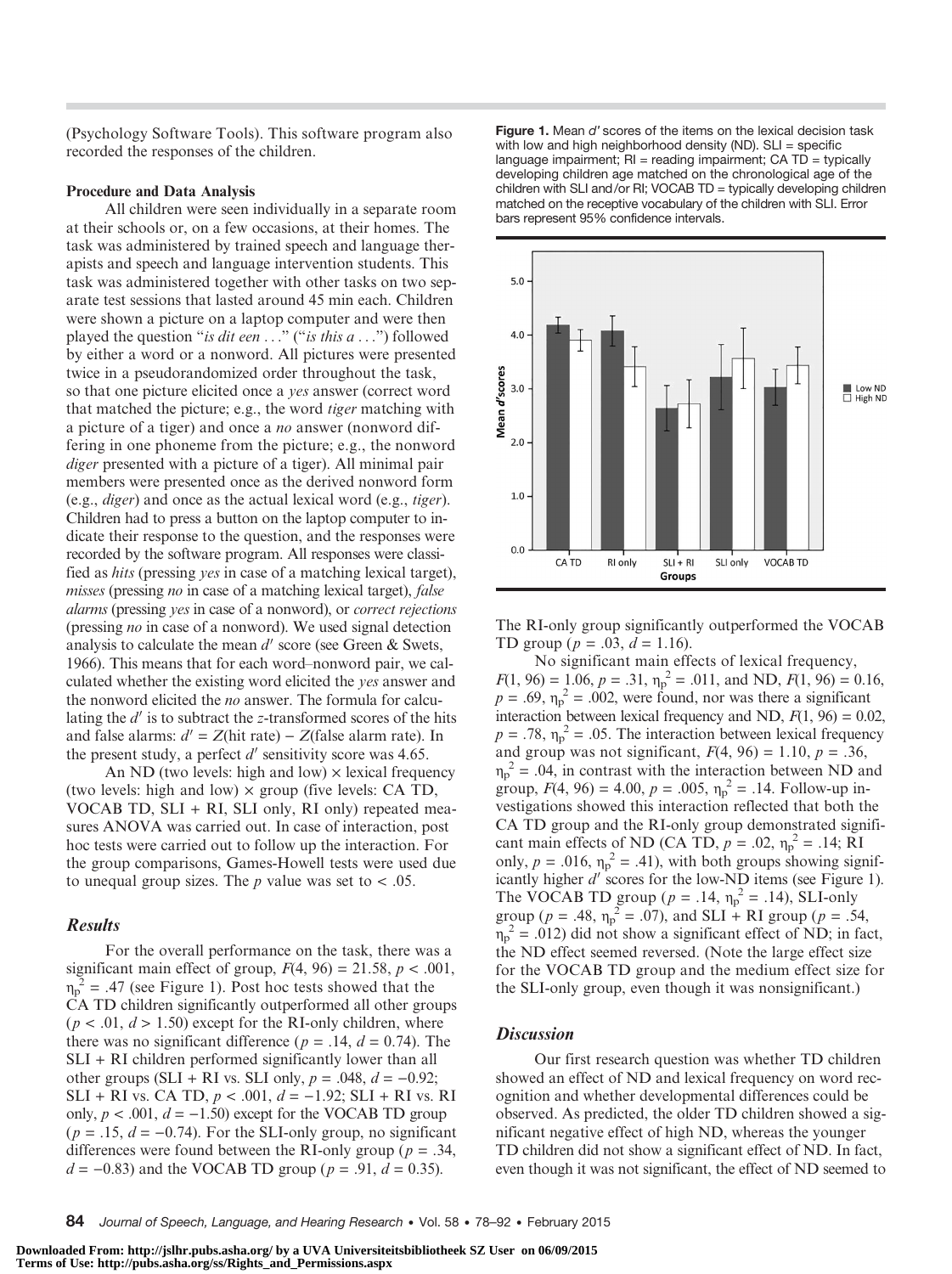be reversed in the latter group, as the scores on the high-ND items were higher than the scores on the low-ND items. Thus, our study underlines Garlock et al.'s (2001) findings that the effect of ND is dependent on lexical development. It is important to note that our results show that such findings are not bound to the English language but rather also hold for Dutch-speaking children. The results further show that lexical frequency did not significantly influence task performance and that it did not interact with any of the other variables. These results are similar to those of Garlock et al., who argued that age of acquisition may be a more sensitive index of lexical familiarity than lexical frequency. Because we kept age of acquisition constant in our study, this may have caused the absence of the frequency effect.

Our second research question asked whether children with SLI and/or RI were influenced by ND and lexical frequency to the same extent as the TD children. First, none of the groups showed an effect of lexical frequency or an interaction between ND and lexical frequency. This was similar to the TD groups. We expected that the children with RI only would show effects similar to those of ND as the CA TD children. The findings supported our hypothesis. These results are consistent with those of Griffiths and Snowling (2001) and those of Thomson, Richardson, and Goswami (2005), who demonstrated that in a working memory task (serial recall) children with RI were affected by ND to the same extent as their age-matched TD peers. The results are inconsistent with those of Metsala (1997). This is possibly caused by the differences in receptive vocabulary between the children with RIs and the control children in her study (with the control children having higher vocabulary scores). This was not the case in our study and in that of Griffiths and Snowling. Our findings thus confirm the suggestion of Griffiths and Snowling (2001) that RI children who have normal vocabulary skills and who do not show concomitant language difficulties do not have problems with word recognition and show the same effect of ND.

For the groups of children with SLI (and/or RI), we hypothesized that they would behave similarly to the younger TD children who were matched on their vocabulary scores. This prediction was supported as both the SLI groups and the VOCAB TD group did not show significant effects of ND and of lexical frequency. Our results thus support the hypothesis of Griffiths and Snowling (2001) that children with reading disabilities who also show oral language weaknesses are affected in word recognition.

The present results further suggest that the organization of the mental lexicon in children with SLI is delayed, considering their results—in terms of both accuracy and effect of ND—were comparable to those of TD children 2 years younger who have similar receptive vocabulary skills. The current results (combining those of the clinical groups and the TD groups) thus suggest that the lexicon needs to be of a substantial size to generate a competition effect and that the effect of ND on word recognition is related to vocabulary. As noted in the introduction, Mainela-Arnold et al. (2008) did not find a difference in ND effect between children with SLI and TD children. This is different from our results.

The difference in age between groups may have caused the difference between the two studies. The children with SLI in the Mainela-Arnold et al. study were on average 2 years older, and it can be estimated that their vocabularies were larger compared with those of the children in our study. The absence of the ND effect in our sample in comparison with the presence of the ND effect in their study may thus reflect a difference in lexical development. An alternative explanation may be the differences between the tasks used (word recognition in a lexical decision task vs. a gating task). The current task involved a picture so that the lexical–semantic level of a lexical item was activated. For children with weak lexical– semantic processing (generally the case in SLI), such activation places extra demands on the processing involved in the task, which may have interfered with their performance.

## Study 2: Influence of PP on NWR and Its Association With Vocabulary

## Method

### Participants

All the TD children who participated in the previous study also participated in this study, but additional children were included using the same selection criteria. The CA TD group from Study 1 was enlarged to 80 children; all were attending the second grade of elementary school and were 7, 8, or 9 years old ( $n = 80$ , mean age = 7;11, 48 girls). The VOCAB TD group was also enlarged ( $n = 48$ , mean age = 5;10, 23 girls); all children attended kindergarten.

The same children with SLI and/or RI who participated in Study 1 also participated in this study. Informed consent was obtained from the parents of all participants.

All children were assessed with the Dutch version of the PPVT (Schlichting, 2005); see Table 2 for the results. The TD kindergarten children did not significantly differ from the children with SLI only and the children with SLI + RI with respect to receptive vocabulary and are referred to as VOCAB TD. The CA TD children significantly outperformed the children with SLI only and the children with SLI + RI ( $p < .016$ ). A one-way ANOVA showed that there was no significant difference between the ages of the age-matched groups, even though the p value is rather low,  $F(3, 126) =$ 2.37,  $p = .074$ . Post hoc tests (Games-Howell) indicated that none of the group comparisons with respect to age were significant ( $p > .23$ ).

### NWR Task

The NWR task consisted of 40 items that were divided equally into two-, three-, four-, and five-syllable items. As in the previous word-recognition study, the PP of the items was calculated on the basis of the Dutch phonotactic frequency database (Adriaans, 2006) derived from the corpus of spoken Dutch (Oostdijk, 2000). The total PP of all sequences of phonemes per nonword was calculated, starting with the probability of a phoneme in the word-initial position, followed by the probability of the combination of all sequential biphones, and ending with the probability of the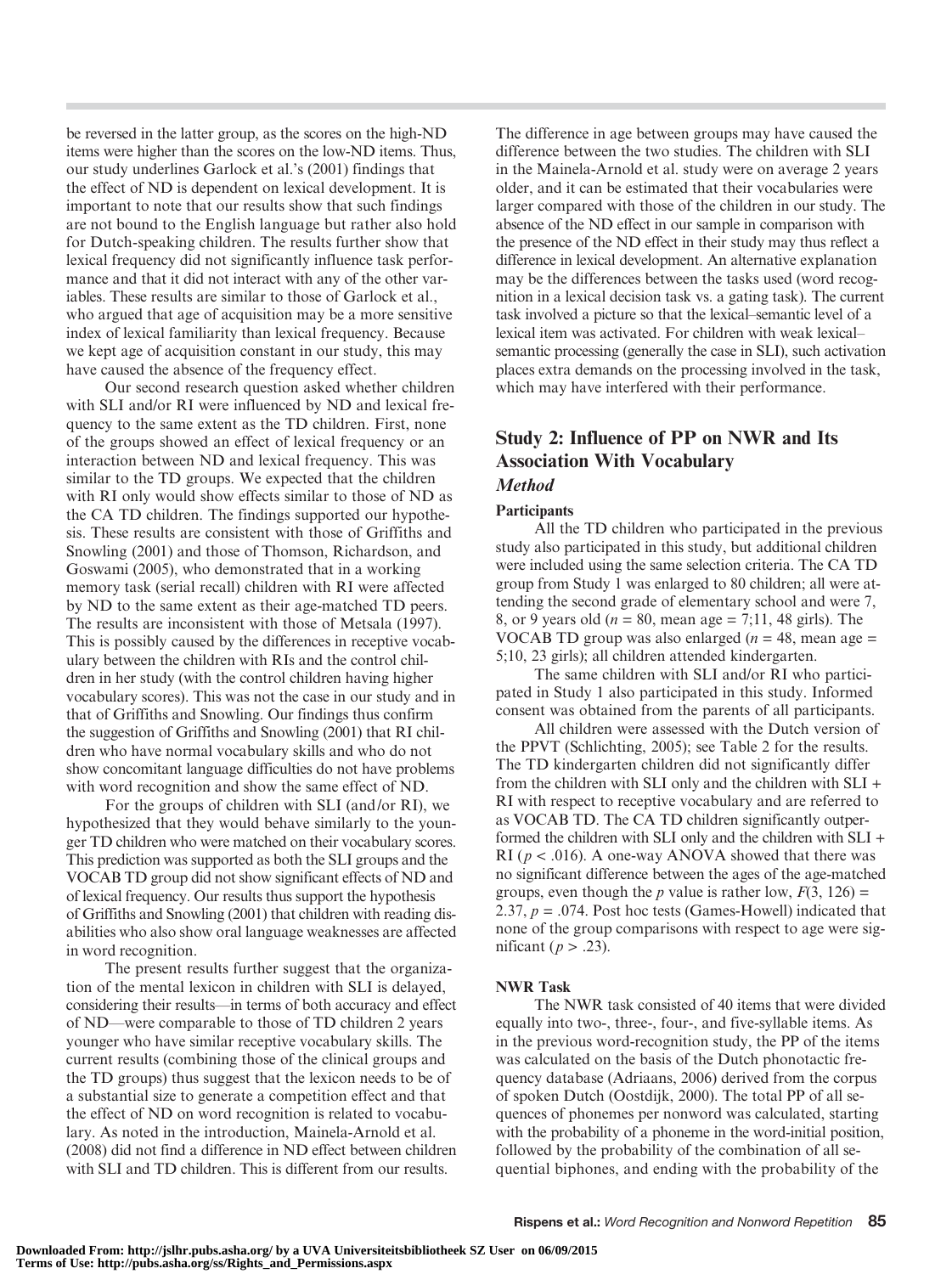| Table 2. Mean performance and standard deviations on the Peabody Picture Vocabulary Test (PPVT; Dutch version: Schlichting, 2005; raw |  |
|---------------------------------------------------------------------------------------------------------------------------------------|--|
| score) and the phoneme percentage correct on the nonword repetition (NWR) task.                                                       |  |

| <b>Task</b>                  | $SLI + RI$                       |             | <b>SLI only</b>      |            | <b>RI</b> only |            | <b>CATD</b>   |            | <b>VOCAB TD</b>                   |             |
|------------------------------|----------------------------------|-------------|----------------------|------------|----------------|------------|---------------|------------|-----------------------------------|-------------|
|                              | M                                | <b>SD</b>   | M                    | <b>SD</b>  | M              | <b>SD</b>  | M             | <b>SD</b>  | М                                 | <b>SD</b>   |
| PPVT raw<br><b>NWR</b> total | $89.5^{a,c}$<br>$72.9^{a,b,c,d}$ | 10.4<br>5.9 | $92.4^{a,c}$<br>82.8 | 8.9<br>5.9 | 103.7<br>85.3  | 9.0<br>5.9 | 104.5<br>88.6 | 9.6<br>4.9 | $88.6^{a,c}$<br>85.2 <sup>a</sup> | 13.2<br>6.8 |

Note. SLI = specific language impairment; RI = reading impairment; CA TD = typically developing children age matched on the chronological age of the children with SLI and/or RI; VOCAB TD = typically developing children matched on the receptive vocabulary of the children with SLI. <sup>a</sup>Significantly lower than the CA TD group. <sup>b</sup>Significantly lower than the VOCAB TD group. <sup>c</sup>Significantly lower than the RI-only group.<br><sup>d</sup>Significantly lower than the SLL only group. Significance a < 05 <sup>d</sup>Significantly lower than the SLI-only group. Significance  $p < .05$ .

phoneme in the word-final position. The PPs are all negative numbers; the closer the PP is to zero, the more frequent the biphone. The mean PP (the total PP divided by the number of biphones) of the nonword was categorized as either low  $(M = -1.95, SD = 0.16)$  or high  $(M = -1.31, SD = 0.09;$ see Appendix B for a list of all items and their PPs). Items of high and low PP were distributed equally over the four word lengths so that in each word length condition five items were high in PP and five were low in PP. A t test confirmed that the PPs of the low items and the PPs of the high items were significantly different from each other,  $t(40) = 15.02$ ,  $p < .001$ . Because there were four length conditions, we also carried out t tests for each word length to check whether there was a difference in the mean PPs of the low and high conditions for each word length condition. All four tests showed that the mean PP of the items classified as low PP was significantly lower than the mean PP of items classified as high PP—two syllables: low PP,  $M = -1.80$ ,  $SD = 0.06$ , vs. high PP,  $M = -1.19$ ,  $SD = 0.03$ ,  $t(8) = 21.32$ ,  $p < .001$ ; three syllables: low PP,  $M = -1.97$ ,  $SD = 0.25$ , vs. high PP,  $M = -1.28$ ,  $SD = 0.07$ ,  $t(8) = 5.78$ ,  $p < .001$ ; four syllables: low PP,  $M = -2.06$ ,  $SD = 0.06$ , vs. high PP,  $M = -1.41$ ,  $SD = 0.08$ ,  $t(8) = 15.13$ ,  $p < .001$ ; five syllables: low PP,  $M = -1.97$ ,  $SD = 0.11$ , vs. high PP,  $M = -1.36$ ,  $SD = 0.04$ ,  $t(8) = 11.68, p < .001.$ 

The items did not contain consonant clusters. All syllables were consonant–vowel except for the word-final syllable, which was consonant–vowel–consonant. All items followed the regular Dutch stress pattern. Note that this task has also been discussed in Rispens and Baker (2012) but without any reference to the variable PP.

### Procedure and Data Analysis

All children were seen individually at their schools or homes in a quiet location. The PPVT was administered first, followed by the NWR task. The NWR started with an explanation of the task followed by three practice items of two, three, and four syllables. The test items were prerecorded by a female native speaker of Dutch and were played back using a laptop computer with external loudspeakers. The items were pseudorandomly divided into two blocks of 20 items each and were presented to the children with a pause between the blocks. The order of the two blocks was pseudorandomized. All responses of the children were recorded and transcribed

offline. Omissions and substitutions of target phonemes were counted as errors. For each item the percentage of phonemes correctly repeated per item (percentage phonemes correct; PPC) was calculated because this scoring method is more sensitive than scoring the number of items repeated accurately (Graf Estes, Evans, & Else-Quest, 2007). All items were transcribed and scored by at least two trained researchers who were blind to the participant groups. All scores were compared. In case of differences in scoring, the raters discussed the transcription and scoring together and made a decision.

The PPC of all participants was analyzed on group differences, on differences between high and low PP, and on a possible interaction between group and PP. A repeated measures ANOVA was used with group (five levels: CA TD, VOCAB TD, SLI only, SLI + RI, and RI only) as the between-subjects variable and PP (two levels: low and high) as the within-subject variable. Post hoc tests were carried out to examine main effects (using Games-Howell due to unequal sample sizes). The  $p$  value was set to  $< .05$ .

### Results

Table 2 displays the results on the NWR and PPVT. The PPC on the NWR task was divided into the overall score on the low-PP and high-PP items (see Figure 2).

### Influence of PP on NWR

The repeated measures ANOVA showed that there was a significant main effect of PP,  $F(1, 171) = 320.41$ ,  $p < .001$ ,  $\eta_p^2 = .65$ ; a significant main effect of group,  $F(4, 171) = 32.96, p < .001, \eta_p^2 = .44$ ; and a significant interaction between group and PP,  $F(4, 171) = 7.36$ ,  $p < .001$ ,  $\eta_p^2$  = .15. The main effect of group reflected that the children with SLI + RI performed overall significantly below all other groups ( $p < .002$ ,  $d < -1.75$ ). The children with SLI only performed comparably to all other groups (SLI only vs. RI only,  $p = .83$ ,  $d = -0.44$ ; SLI only vs. VOCAB TD,  $p = .75$ ,  $d = -0.39$ ; SLI only vs. CA TD,  $p = .066$ ,  $d = -1.10$ , but note the p value and the large effect size) except for the children with  $SLI + RI$ , whom they significantly outperformed ( $p = .002$ ,  $d = 1.75$ ). The children with RI did not perform significantly differently from both TD groups (RI only vs. CA TD,  $p = .35$ ,  $d = -0.59$ ; RI only vs. VOCAB TD,  $p = 1.0$ ,  $d = 0.001$ ) or from the children with SLI only ( $p = .83$ ,  $d = 0.35$ ). They significantly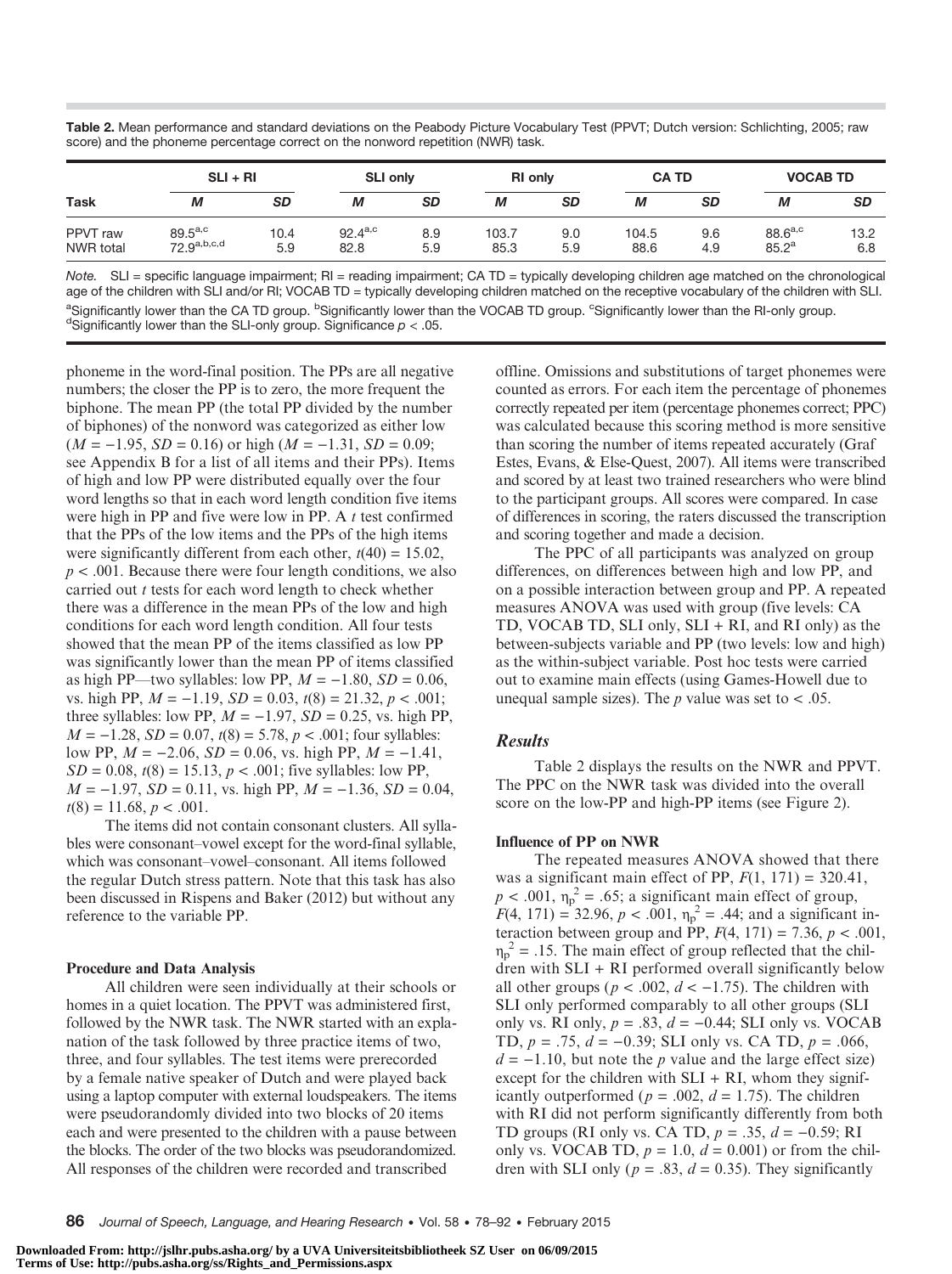Figure 2. Mean phoneme percentage correct (PPC) of the items of the nonword repetition task with low and high phonotactic probability (PP). SLI = specific language impairment; RI = reading impairment; CA TD = typically developing children age matched on the chronological age of the children with SLI and/or RI; VOCAB TD = typically developing children matched on the receptive vocabulary of the children with SLI. Error bars represent 95% confidence intervals.



outperformed the children with SLI + RI ( $p < .001$ ,  $d = 2.10$ ). The CA TD children outperformed both the group of children with SLI + RI ( $p < .001$ ,  $d = 2.95$ ) and the younger VOCAB TD children ( $p = .035$ ,  $d = 0.53$ ).

The main effect of PP reflected that overall the items with high PP were repeated significantly more accurately than items with low PP (see Figure 2). Follow-up tests to examine the interaction between group and PP showed that the children with SLI + RI were significantly more affected by low PP than both control groups (CA TD,  $p < .001$ ,  $\eta_p^2 = .19$ ; VOCAB TD,  $p = .019$ ,  $\eta_p^2 = .077$ ). In contrast, the influence of PP for the SLI-only group was not significantly different from that of both control groups (CA TD,  $p = .14$ ,  $\eta_p^2 = .025$ ; VOCAB TD,  $p = .88$ ,  $\eta_p^2 = 0$ ). The group of children with RI only was significantly more affected by low PP compared with the CA TD group ( $p = .003$ ,  $\eta_p^2 = .098$ ) but demonstrated a pattern similar to that of the VOCAB TD group  $(p = .30, \hat{n}_p^2 = .018)$ . The VOCAB TD group was significantly more affected by low PP than the CA TD group ( $p < .001$ ,  $\eta_p^2$  = .071). The effect of PP was not significantly different between the children with SLI only, children with SLI + RI, and children with RI only (SLI only vs.  $SLI + RI$ ,  $p = .15$ ,  $n_p^2 = .065$ ; SLI only vs. RI only,  $p = .45$ ,  $n_p^2 = .026$ ; SLI + RI vs. RI only,  $p = .43$ ,  $\eta_p^2 = .018$ ).

### Relation Between NWR and Receptive Vocabulary in TD Children

A correlation analysis was carried out to investigate the relationship between receptive vocabulary and NWR performance. The PPVT score was entered together with the low-PP and high-PP items of the NWR for each group separately. For the kindergarten group the low-PP (Pearson's  $r = .42$ ,  $p = .002$ ) and high-PP (Pearson's  $r = .31$ ,  $p = .03$ ) items significantly correlated with receptive vocabulary (correlation PPVT and mean NWR,  $p = .005$ ). For the second-grade group no significant correlations were found (Pearson's  $r =$ .20,  $p = .07$ ; high-PP items, Pearson's  $r = .14$ ,  $p = .21$ ; mean NWR,  $p = .08$ ). These results suggest that the association between vocabulary size and NWR decreases over time. During kindergarten vocabulary correlates with NWR, whereas in the older group items with a high PP do not correlate with vocabulary size and items with a low PP are not, or are only marginally, significantly associated with vocabulary size.

### Relation Between NWR and Receptive Vocabulary in Children With SLI and RI

The association between vocabulary and NWR performance within the individual groups of SLI-only, SLI + RI, and RI-only children was also analyzed using a nonparametric correlation analysis (Spearman's rho) due to the skewed distribution of the data. No significant correlations were found for each group separately  $(p > .5)$ .

### **Discussion**

Our third research question addressed whether the influence of PP on NWR during typical development and the association with vocabulary changed over time. Our results showed that the influence of PP and the association between vocabulary and NWR performance was different for the two TD groups. Even though in both groups of TD children there was a significant effect of PP, in the sense that low-PP items were repeated significantly less accurately than high-PP items, it was found that the effect of PP was significantly stronger for the younger TD children. These results not only confirm the findings of Edwards et al. (2004) but also strengthen the evidence on the influence of PP on NWR, because these results give cross-linguistic support. The correlation analysis furthermore supported the previous findings of Munson et al. (2005) that this decrease of the PP effect over time is associated with vocabulary growth. NWR performance was significantly correlated with vocabulary size in the kindergarten TD children, whereas this was not the case for the older TD children.

Finally, our fourth question investigated whether children with SLI and/or RI were affected to the same extent as TD children by PP on an NWR task. Previous studies rendered discrepancies with regard to that effect. Our results showed that the groups of children with SLI and/or RI demonstrated a significant effect of PP, with low PP resulting in less accurate repetitions. However, the three groups differed with respect to the extent of this effect relative to the TD groups. The children with RI only demonstrated a significantly larger (negative) effect of low PP than the CA TD group and performed similarly to the younger VOCAB TD group. This difference cannot be explained by a difference in receptive vocabulary because the RI-only and CA TD groups had comparable vocabulary scores. No significant correlations between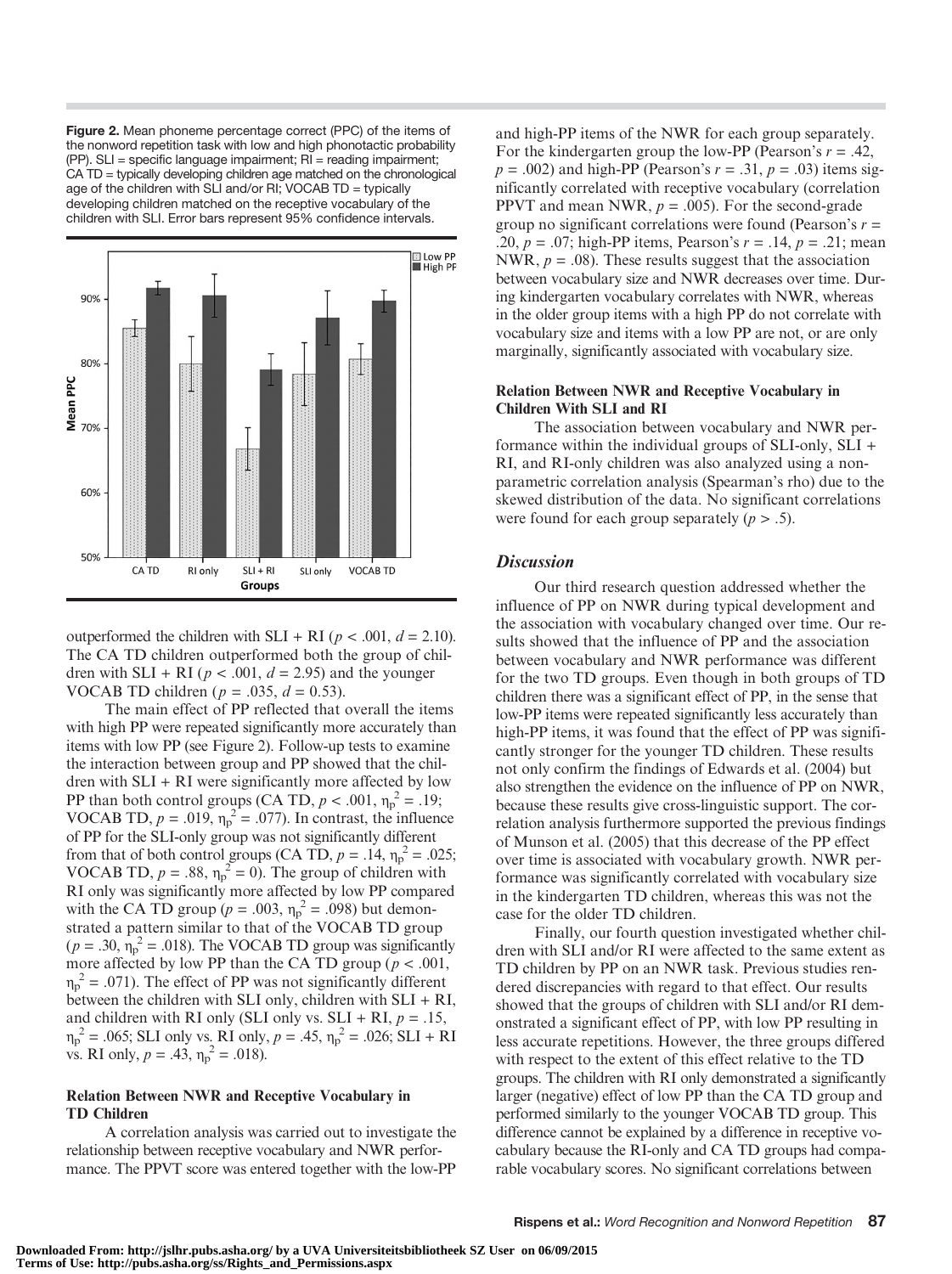vocabulary and NWR in the groups with language impairments were found. Rather, the results indicate that children with RI have difficulties in extracting phonological regularities from the lexicon when phonotactic patterns that are not frequently occurring are involved.

The effect of low PP was significantly larger for the  $SLI + RI$  group compared with the CA TD group, the VOCAB TD group, and the group of children with SLI only even though there were no significant differences found between their vocabulary scores and the vocabulary scores of the latter two groups. In contrast, the group of children with SLI only demonstrated a PP effect comparable with that of the CA TD group. This suggests that children with SLI only can flexibly manipulate phonological information in a task when they have to create a novel phonological representation. This ability is related to their reading ability because orthographic skills promote phonological awareness (see also Bishop et al., 2009; Rispens & Parigger, 2010).

The children with  $SLI + RI$  were affected in the same way by low PP as the RI-only children. This suggests that children with reading difficulties have problems with abstracting phonotactic information from phonological representations to facilitate the creation and maintenance of novel phonological representations, as demanded in NWR. However, it is not the case that children with RI only performed poorly overall on NWR. It is thus the effect of PP that is striking for the group of children with RI. This is different for the children with  $SLI + RI$ : This group showed an overall profound difficulty with NWR. The combination of a relatively small vocabulary and difficulty with abstracting phonotactic patterns from phonological representations may have resulted in this considerable difficulty with the task compared with the children with RI only, who have vocabulary scores appropriate for their age.

### General Discussion

Two experimental tasks were administered to gain insight into processing at the lexical and sublexical levels in children with and without language and/or reading disorders. To this end, the effect of ND and lexical frequency on word recognition and the effect of PP on the ability to repeat nonwords were measured.

No effects of lexical frequency were found, but clear developmental effects were demonstrated for both ND and PP. Only the older TD children (7- to 8-year-olds) were significantly affected by high ND in word recognition, reflecting competition between the neighbors of the target word. This was not observed in the 5- to 6-year-olds. The older children have larger vocabularies (reflected by better receptive vocabulary scores), which implies that more lexical neighbors are activated when the target word is presented. Inhibition of such activation is at the expense of recognition accuracy. On the other hand, the older TD children had fewer problems with low-PP items when repeating nonwords compared with the younger children. Because of the larger vocabulary size, more lexical representations (including words with less frequent phonotactic sequences) are available that facilitate the

recall of a nonword (see also Edwards et al., 2004; Metsala, 1999; Munson et al., 2005).

The groups with SLI and/or RI revealed some interesting differences. The RI-only group was not significantly different from the CA TD group in terms of the ND effect, and both groups performed similarly on the word-recognition task. We can therefore conclude that the organization of the mental lexicon of children with RI without concomitant language difficulties is similar to that of typically reading children, supporting previous findings of Griffiths and Snowling (2001). However, in the current study, despite a mean score on NWR comparable to the CA TD group, the children with RI only were significantly more affected by low PP than the CA TD children. It is important to note that this cannot be the result of differences between the vocabulary skills of both groups. Several studies have suggested that phonological encoding is particularly weak in children with RI (Griffiths & Snowling, 2001; Vellutino et al., 2004). Ramus and Szenkovits (2008) proposed that the phonological representations themselves are not deficient but rather that accessing phonological representations is impaired, especially during tasks taxing phonological short-term capacity, which is the case in NWR (see also Griffiths & Snowling, 2001). The current results of the combined tasks give evidence for this view on the phonological deficit in RI. The ND effect indicates that word recognition in RI only is unimpaired, and it indicates that the children with RI in our sample had relatively well-specified phonological representations; otherwise, the ND effect would not have been found. However, accessing and abstracting relatively infrequent phonotactic sequences from existing words in the mental lexicon in circumstances where the demands on phonological short-term memory are high was found to be problematic for these children. This was reflected in the lower scores on the low-PP items. These data thus indicate that even though NWR is associated with vocabulary, vocabulary itself does not predict the extent of the PP effect.

Compared with the children with RI only, the children with SLI only showed the opposite pattern. As a group, they showed no significant effect of ND, likely caused by their relatively low vocabulary scores. The effect of PP on NWR was comparable to that of the CA TD children. These findings thus suggest impaired lexical processing but normal sublexical processing. This latter finding fits the hypothesis of Bishop et al. (2009), which states that, as a result of adequate orthographic skills, children with SLI only have phonological abilities that are similar to those of TD children and that these abilities facilitate NWR.

The children with  $SLI + RI$  demonstrated the lowest scores of all groups. They did not demonstrate an effect of ND, reflecting an underdeveloped organization of the mental lexicon. This supports the idea of Griffiths and Snowling (2001) that only those children with RI who also show language difficulties are affected in word recognition. The negative effect of low PP was prominent in this group, indicating that in addition to affected lexical processing they have problems with accessing and using subsegments (especially those that involve infrequent phonotactic patterns) from the lexical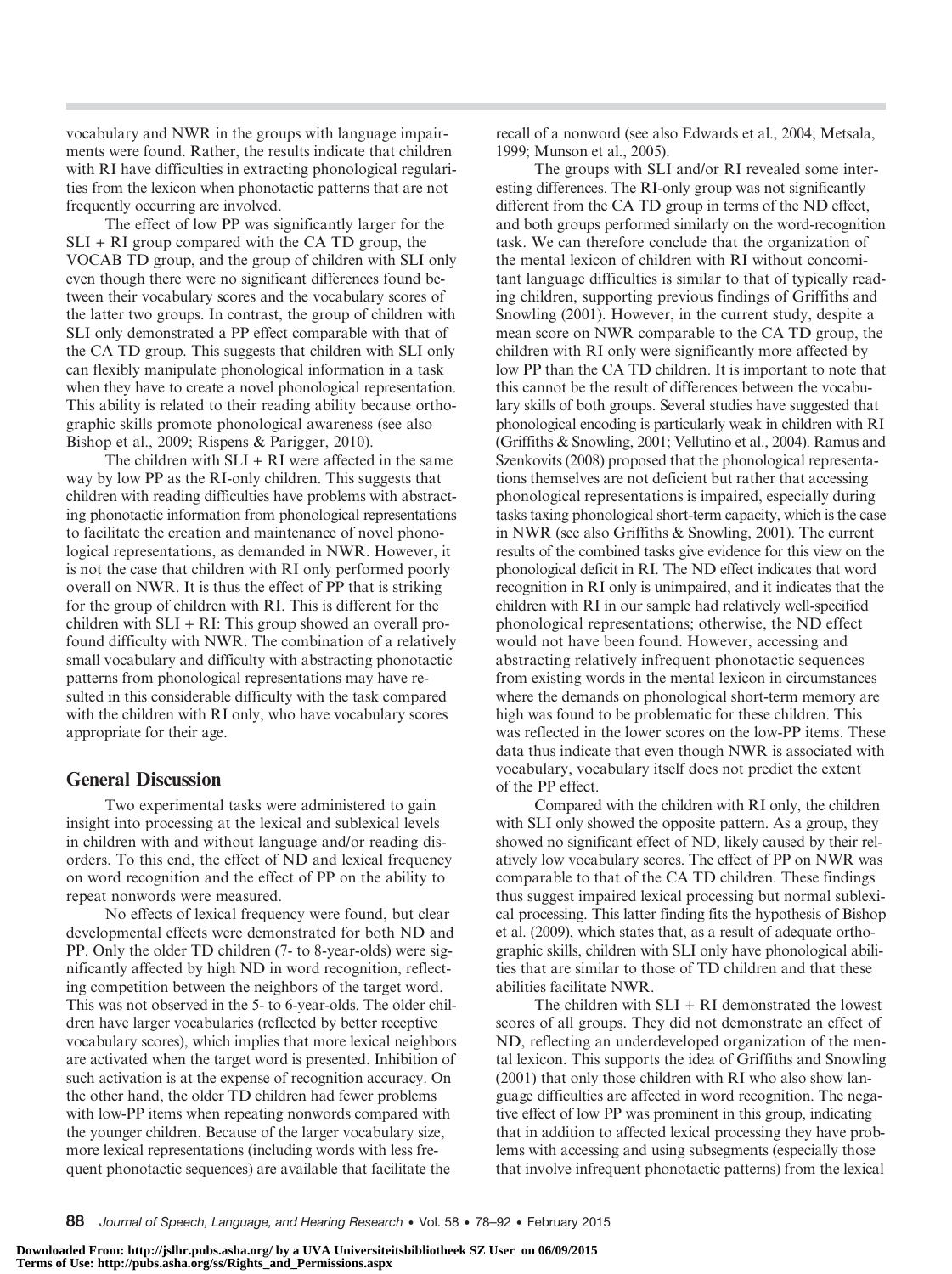representations in their mental lexicon (see also Coady et al., 2013). This group thus showed impairments at both the lexical and sublexical levels.

These findings demonstrate the importance of assessing reading skills when studying children with SLI, as sublexical processing was found to be associated with reading ability. They further indicate that vocabulary skills alone do not predict sublexical processing, because children with normal vocabulary scores (RI-only children) were more influenced by low PP than the CA TD children and children with relatively low vocabulary skills (SLI only) demonstrated a similar effect of PP compared to the CA TD children.

Finally, our findings did not show an effect of ND in children with SLI. In contrast, Mainela-Arnold et al. (2008) reported an effect of ND in 8- to 12-year-old children with SLI that did not differ from age-matched TD children. The combined results thus suggest that children with SLI are initially delayed in lexical processing but that an effect of ND will arise at a later developmental stage, presumably when their vocabularies are large enough. It also may be the case that our task was more difficult for the children with SLI compared with the gating task used in Mainela-Arnold et al.'s study, considering it involved activation of lexical–semantic information. Children with SLI often experience weaker lexical–semantic processing in comparison with their agematched TD peers. A task that activates lexical–semantic information may thus cause more problems with lexical processing, which consequently can interfere with the effect of ND compared with a gating task that taps only the phonological level. Future studies are warranted to disentangle the potential effects of task demands, vocabulary skills, and lexical–semantic skill on word recognition in children with SLI.

The results from our studies could be strengthened in several ways. First, increasing the number of children in the groups with a language and/or reading disorder and matching them as closely as possible on chronological age with the CA TD children would improve statistical power. Second, investigating lexical and sublexical processing in children with SLI with and without RI would benefit from a longitudinal approach. This would reveal whether literacy acquisition aids the development of phonological representations and phonological processing or whether children with SLI who are able to learn to read and spell also show differences in processing phonological information before the onset of literacy acquisition. Furthermore, future research should include a range of tasks, as the methodology may affect to what extent variables impact lexical and sublexical processing.

### Acknowledgments

This research was conducted as part of a Netherlands Organisation for Scientific Research Veni research grant, awarded to the first author. The authors would like to thank all children and their parents for participating in this study and the staff at their schools for their help. We furthermore thank Wendy Boelhouwer, Christa Kerkhof, and Martine Jong for their assistance in collecting the data.

### **References**

- Adriaans, F. (2006). PhonotacTools (Test version) [Computer program]. Utrecht, the Netherlands: Utrecht Institute of Linguistics OTS, Utrecht University.
- Baayen, R. H., Piepenbrock, R., & Gulikers, L. (1995). The CELEX Lexical Database (Release 2, Dutch Version 3.1) [CD-ROM]. Philadelphia, PA: Linguistic Data Consortium, University of Pennsylvania.
- Bishop, D. V. M. (1997). Uncommon understanding. London, United Kingdom: Psychology Press.
- Bishop, D. V. M., Hayiou-Thomas, M. E., McDonald, D., & Bird, A. (2009). Children who read words accurately despite language impairment: Who are they and how do they do it? Child Development, 80, 593–605.
- Bishop, D. V., & Snowling, M. J. (2004). Developmental dyslexia and specific language impairment: Same or different? Psychological Bulletin, 130, 858–886.
- Brus, B. T., & Voeten, M. J. M. (1973). Een-Minuut Test. Vorm A en B. Nijmegen, the Netherlands: Berkhout Testmateriaal.
- Catts, H., Adlof, S. M., Hogan, T. P., & Ellis Weismer, S. (2005). Are specific language impairment and dyslexia distinct disorders? Journal of Speech, Language, and Hearing Research, 48, 1378–1396.
- Charles-Luce, J., & Luce, P. A. (1995). An examination of similarity neighborhoods in young children's receptive vocabularies. Journal of Child Language, 22, 727–735.
- Coady, J. A., Evans, J. L., & Kluender, K. R. (2010). The role of phonotactic frequency in nonword repetition by children with specific language impairments. International Journal of Language & Communication Disorders, 45, 494–509.
- Coady, J. A., Mainela-Arnold, E., & Evans, J. L. (2013). Phonological and lexical effects in verbal recall by children with specific language impairments. International Journal of Language & Communication Disorders, 48, 144–159.
- Criddle, M. J., & Durkin, K. (2001). Phonological representation of novel morphemes in children with SLI and normally developing children. Applied Psycholinguistics, 22, 363–382.
- de Jong, J. (1999). Specific language impairment in Dutch: Inflectional morphology and argument structure (Doctoral dissertation). Retrieved from http://dissertations.ub.rug.nl/
- de Jong, P. F., & van der Leij, A. (2003). Developmental changes in the manifestation of a phonological deficit in dyslexic children learning to read a regular orthography. Journal of Educational Psychology, 95, 22–40.
- Duyck, W., Desmet, T., Verbeke, L., & Brysbaert, M. (2004). WordGen: A tool for word selection and non-word generation in Dutch, German, English, and French. Behavior Research Methods, Instruments, & Computers, 36, 488–499.
- Edwards, J., Beckman, M. E., & Munson, B. (2004). The interaction between vocabulary size and phonotactic probability effects on children's production accuracy and fluency in nonword repetition. Journal of Speech, Language, and Hearing Research, 47, 421–436.
- Edwards, J., & Lahey, M. (1998). Nonword repetitions of children with specific language impairment: Exploration of some explanations for their inaccuracies. Applied Psycholinguistics, 19, 279–309.
- Elbro, C., Borstrøm, I., & Petersen, D. K. (1998). Predicting dyslexia from kindergarten: The importance of distinctness of phonological representations of lexical items. Reading Research Quarterly, 33, 36–60.
- Garlock, V. M., Walley, A. C., & Metsala, J. L. (2001). Age-ofacquisition, word frequency and neighborhood density effects on spoken word recognition: Implications for the development of phoneme awareness and early reading ability. Journal of Memory and Language, 45, 468–492.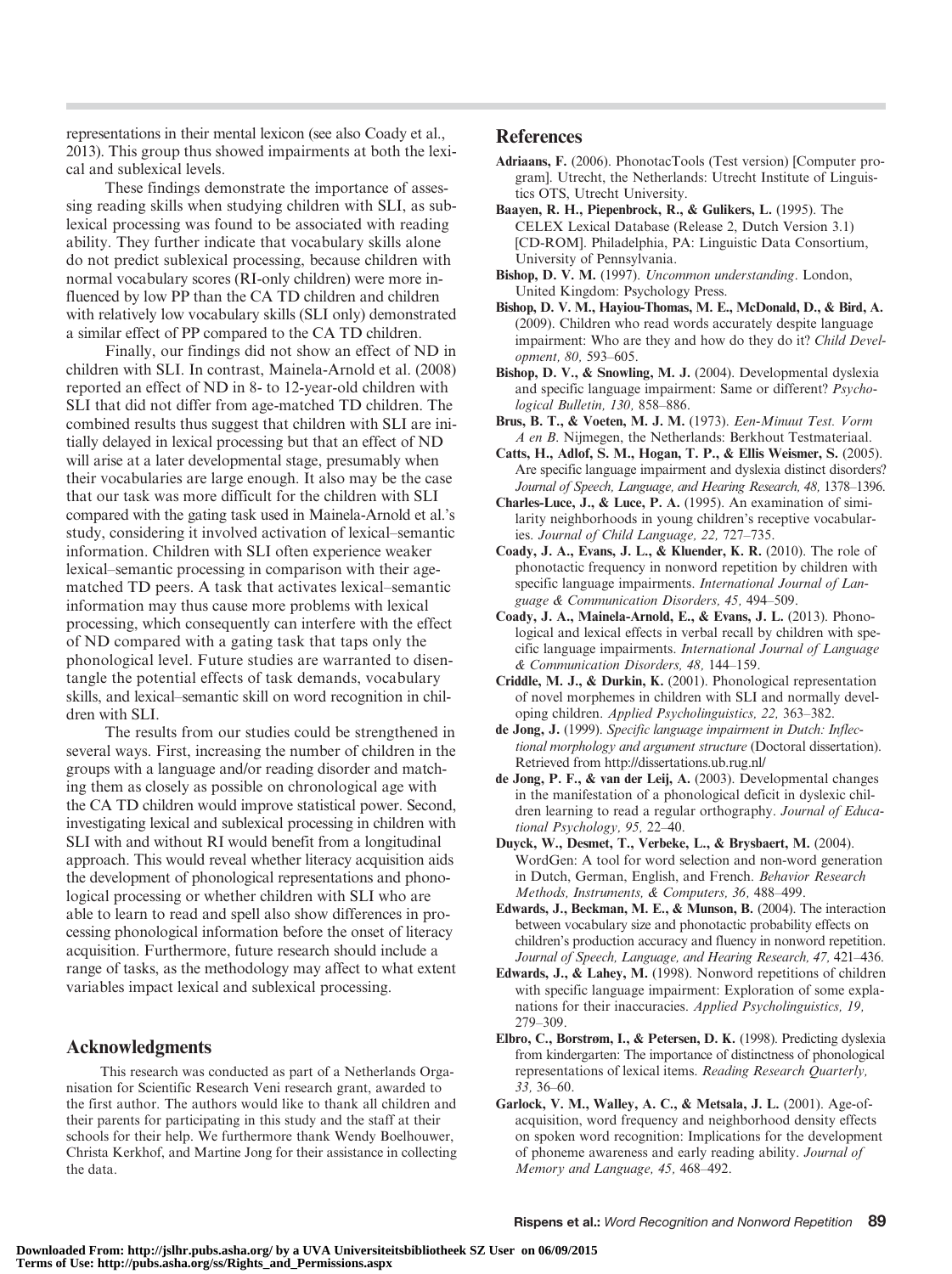- Gathercole, S. E. (2006). Nonword repetition and word learning: The nature of the relationship. Applied Psycholinguistics, 27, 513–543.
- Goh, W. D., Suárez, L., Yap, M. J., & Tan, S. H. (2009). Distributional analyses in auditory lexical decision: Neighborhood density and word frequency effects. Psychonomic Bulletin & Review, 16, 882–887.
- Goswami, U. (2000). Phonological representations, reading development and dyslexia: Towards a cross-linguistic theoretical framework. Dyslexia, 6, 133–151.
- Graf Estes, K., Evans, J. L., & Else-Quest, N. M. (2007). Differences in the nonword repetition performance of children with and without specific language impairment: A meta-analysis. Journal of Speech, Language, and Hearing Research, 50, 177–195.
- Green, D. M., & Swets, J. A. (1966). Signal detection theory and psychophysics. New York, NY: Wiley.
- Griffiths, Y. M., & Snowling, M. J. (2001). Auditory word identification and phonological skills in dyslexic and average readers. Applied Psycholinguistics, 22, 419–439.
- Leonard, L. B. (1998). Children with specific language impairment. Cambridge, MA: MIT Press.
- Luce, P. A., & Pisoni, D. B. (1998). Recognizing spoken words: The neighborhood activation model. Ear and Hearing, 19, 1–36.
- Maillart, C., Schelstraete, M., & Hupet, M. (2004). Phonological representations in children with SLI: A study of French. Journal of Speech, Language, and Hearing Research, 47, 187–198.
- Mainela-Arnold, E., Evans, J. L., & Coady, J. A. (2008). Lexical representations in children with SLI: Evidence from a frequency manipulated gating task. Journal of Speech, Language, and Hearing Research, 51, 381–393.
- Mainela-Arnold, E., Evans, J. L., & Coady, J. (2010). Beyond capacity limitations II: Effects of lexical processes on word recall in verbal working memory tasks in children with and without specific language impairment. Journal of Speech, Language, and Hearing Research, 53, 1656–1672.
- McArthur, G. M., Hogben, J. H., Edwards, S. M., Heath, S. M., & Mengler, E. D. (2000). On the "specifics" of specific reading disability and specific language impairment. Journal of Child Psychology and Psychiatry, 41, 869–874.
- McKean, C., Letts, C., & Howard, D. (2013). Developmental change is key to understanding primary language impairment: The case of phonotactic probability and nonword repetition. Journal of Speech, Language, and Hearing Research, 56, 1579–1594.
- Melby-Lervag, M., & Lervag, A. (2012). Oral language skills moderate nonword repetition skills in children with dyslexia: A meta-analysis of the role of nonword repetition skills in dyslexia. Scientific Studies of Reading, 16, 1–34.
- Metsala, J. L. (1997). Spoken word recognition in reading disabled children. Journal of Educational Psychology, 89, 159–169.
- Metsala, J. L. (1999). Young children's phonological awareness and nonword repetition as a function of vocabulary development. Journal of Educational Psychology, 91, 3-19.
- Munson, B. (2001). Phonological pattern frequency and speech production in children and adults. Journal of Speech, Language, and Hearing Research, 44, 778–792.
- Munson, B., Kurtz, B. A., & Windsor, J. (2005). The influence of vocabulary size, phonotactic probability, and wordlikeness on nonword repetitions of children with and without language impairments. Journal of Speech, Language, and Hearing Research, 48, 1033–1047.
- Oostdijk, N. (2000). The spoken Dutch corpus: Overview and first evaluation. In M. Gravilidou, G. Carayannis, S. Markantonatou, S. Piperidis, & G. Stainhaouer (Eds.), Proceedings of the Second International Conference on Language Resources and Evaluation

(Volume 2, pp. 887–893). Paris, France: European Language Resources Association.

- Ramus, F., & Szenkovits, G. (2008). What phonological deficit? The Quarterly Journal of Experimental Psychology, 61, 129–141.
- Raven, J. (2006). Raven Standard Progressive Matrices. Enschede, the Netherlands: Harcourt.
- Rispens, J. E., & Baker, A. E. (2012). Nonword repetition: The relative contributions of phonological short-term memory and phonological representations in children with language and reading impairment. Journal of Speech, Language, and Hearing Research, 55, 683–694.
- Rispens, J. E., & de Bree, E. (2014). Past tense productivity in Dutch children with and without SLI: The role of morphophonology and frequency. Journal of Child Language, 41, 200–225.
- Rispens, J. E., & Parigger, E. M. (2010). Non-word repetition in Dutch-speaking children with specific language impairment with and without reading problems. British Journal of Developmental Psychology, 28, 177–188.
- Schaerlaekens, A., Kohnstamm, D., & Lejaegere, M. (1999). Streeflijst woordenschat voor zesjarigen (Derde herziene versie gebaseerd op nieuw onderzoek in Nederland en België) [Vocabulary list of 6-year-olds (Third revised version based on new research in the Netherlands and Belgium)]. Lisse, the Netherlands: Swets & Zeitlinger.
- Schlichting, L. (2005). Peabody Picture Vocabulary Test-III NL. Amsterdam, the Netherlands: Harcourt.
- Snowling, M. J. (2000). Dyslexia (2nd ed.). Oxford, United Kingdom: Blackwell.
- Storkel, H. L. (2004). Methods for minimizing the confounding effects of word length in the analysis of phonotactic probability and neighborhood density. Journal of Speech, Language, and Hearing Research, 47, 1454–1468.
- Storkel, H. L., Armbruster, J., & Hogan, T. P. (2006). Differentiating phonotactic probability and neighborhood density in adult word learning. Journal of Speech, Language, and Hearing Research, 49, 1175–1192.
- Thomson, J. M., Richardson, U., & Goswami, U. (2005). Phonological similarity neighborhoods and children's short-term memory: Typical development and dyslexia. Memory & Cognition, 33, 1210–1219.
- Thorn, A. S. C., & Frankish, C. R. (2005). Long-term knowledge effects on serial recall of nonwords are not exclusively lexical. Journal of Experimental Psychology: Learning, Memory, and Cognition, 31, 729–735.
- van den Bos, K. P., Spelberg, H. C. L., Scheepstra, A. J. M., & de Vries, J. R. (1994). De Klepel. Een test voor de leesvaardigheid van pseudo-woorden. Nijmegen, the Netherlands: Berkhout Testmateriaal.
- Vellutino, F. R., Fletcher, J. M., Snowling, M. J., & Scanlon, D. M. (2004). Specific reading disability (dyslexia): What have we learned in the past four decades? Journal of Child Psychology and Psychiatry, 45, 2–40.
- Vitevitch, M. S., & Luce, P. A. (1998). When words compete: Levels of processing in perception of spoken words. Psychological Science, 9, 325–329.
- Vitevitch, M. S., & Luce, P. A. (1999). Probabilistic phonotactics and neighborhood activation in spoken word recognition. Journal of Memory and Language, 40, 374–408.
- Walley, A. C., Michela, V. L., & Wood, D. R. (1995). The gating paradigm: Effects of presentation format on spoken word recognition by children and adults. Perception & Psychophysics, 57, 343–351.
- Zamuner, T. S. (2006). Sensitivity to word-final phonotactics in 9- to 16-month-old infants. Infancy, 10, 77–95.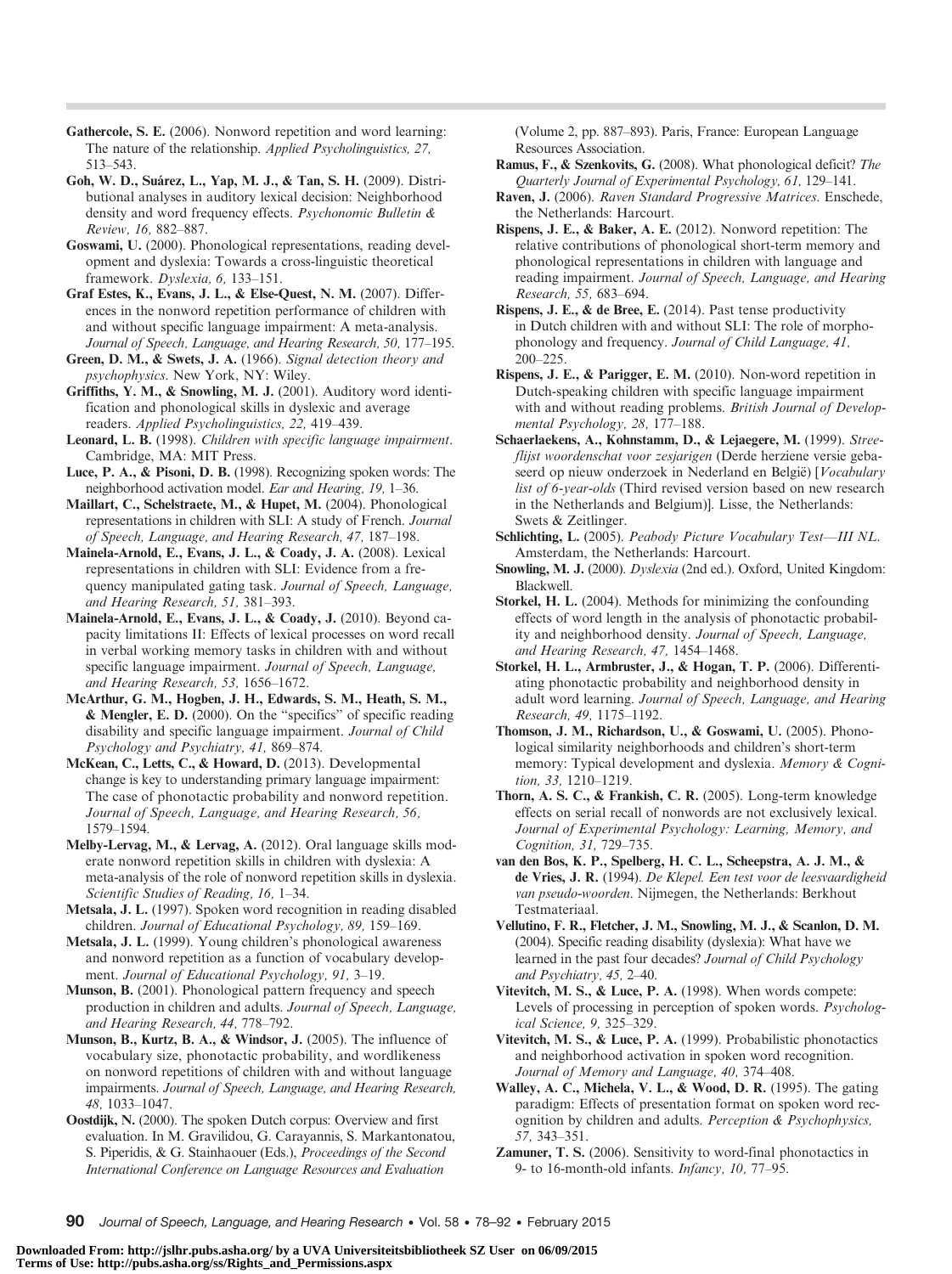### Appendix A

| Pair number | Word    | ND size, high/low | Frequency, high/low | Nonword | <b>PP</b> nonword | English      |
|-------------|---------|-------------------|---------------------|---------|-------------------|--------------|
| 1           | koffer  | 6, high           | 1.69, high          | toffer  | $-1.32$           | suitcase     |
| 2           | negen   | 10, high          | 1.71, high          | megen   | $-0.99$           | nine         |
| 3           | deken   | 6, high           | 1.62, high          | beken   | $-1.01$           | blanket      |
| 4           | boven   | 11, high          | 2.65, high          | moven   | $-0.97$           | up           |
| 5           | mager   | 8, high           | 1.68, high          | bager   | $-1.08$           | lean         |
| 6           | zeven   | 10, high          | 1.94, high          | deven   | $-0.96$           | seven        |
| 7           | kussen  | 7, high           | 1.93, high          | kuffen  | $-1.20$           | pillow       |
| 8           | vader   | 8, high           | 2.76, high          | vazer   | $-1.19$           | father       |
| 9           | keuken  | 8, high           | 1.98, high          | keupen  | $-1.54$           | kitchen      |
| 10          | regen   | 14, high          | 1.74, high          | refen   | $-1.16$           | rain         |
| 11          | hemel   | 8, high           | 2.01, high          | hebel   | $-1.38$           | heaven       |
| 12          | water   | 8, high           | 2.56, high          | waser   | $-1.09$           | water        |
| 13          | suiker  | 2, low            | $1.60$ , high       | fuiker  | $-1.14$           | sugar        |
| 14          | vogel   | 1, low            | 1.98, high          | sogel   | $-1.25$           | bird         |
| 15          | bodem   | 1, low            | 1.69, high          | dodem   | $-1.45$           | bottom       |
| 16          | nummer  | 2, low            | 1.86, high          | dummer  | $-1.18$           | number       |
| 17          | jongen  | 2, low            | 2.56, high          | rongen  | $-1.41$           | boy          |
| 18          | weinig  | 1, low            | 2.86, high          | meinig  | $-1.53$           | few          |
| 19          | motor   | 1, low            | 1.69, high          | mopor   | $-1.18$           | motor        |
| 20          | middag  | 1, low            | 1.85, high          | mibbag  | $-1.06$           | afternoon    |
| 21          | cijfer  | 0, low            | 1.58, high          | cijger  | $-1.16$           | number       |
| 22          | heuvel  | 3, low            | 1.72, high          | heupel  | $-1.23$           | hill         |
| 23          | midden  | 3, low            | 2.36, high          | minnen  | $-1.19$           | middle       |
| 24          | koning  | 3, low            | 2.00, high          | koling  | $-1.02$           | king         |
| 25          | gieter  | 6, high           | $0.00$ , low        | fieter  | $-0.73$           | watering can |
| 26          | poeder  | 10, high          | 0.95, low           | koeder  | $-1.55$           | powder       |
| 27          | bever   | 12, high          | 0.00, low           | dever   | $-1.23$           | beaver       |
| 28          | veulen  | 7, high           | 0.48, low           | weulen  | $-1.34$           | foal         |
| 29          | wekker  | 8, high           | 0.85, low           | bekker  | $-1.04$           | alarm clock  |
| 30          | bobbel  | 7, high           | 0.30, low           | mobbel  | $-1.14$           | bump         |
| 31          | kikker  | $10$ , high       | 0.95, low           | kigger  | $-1.08$           | frog         |
| 32          | kever   | 9, high           | 0.48, low           | keser   | $-1.12$           | beatle       |
| 33          | kuiken  | 9, high           | 0.47, low           | kuiten  | $-0.99$           | chicken      |
| 34          | hagel   | 6, high           | 0.60, low           | hakel   | $-1.17$           | hail         |
| 35          | veter   | 5, high           | 0.70, low           | veker   | $-1.18$           | lace         |
| 36          | rover   | 9, high           | 0.70, low           | roper   | $-1.41$           | robber       |
| 37          | pudding | 0, low            | $0.48$ , low        | tudding | $-1.26$           | pudding      |
| 38          | puzzel  | 0, low            | $0.60$ , low        | fuzzel  | $-1.38$           | puzzle       |
| 39          | tennis  | 3, low            | 0.30, low           | sennis  | $-1.08$           | tennis       |
| 40          | sappig  | 3, low            | 0.70, low           | tappig  | $-1.27$           | juicy        |
| 41          | tijger  | 2, low            | $0.85$ , low        | dijger  | $-1.51$           | tiger        |
| 42          | kachel  | 1, low            | 1.18, low           | pachel  | $-1.14$           | heating      |
| 43          | haring  | 3, low            | 0.70, low           | hajing  | $-1.16$           | herring      |
| 44          | reiger  | 2, low            | 0.48, low           | reiser  | $-1.22$           | heron        |
| 45          | toeter  | 2, low            | $0.10$ , low        | toeser  | $-1.15$           | horn         |
| 46          | hoepel  | 3, low            | $0.10$ , low        | hoekel  | $-1.23$           | hoop         |
| 47          | bezem   | 2, low            | 0.60, low           | bevem   | $-0.98$           | broom        |
| 48          | lego    | 1, low            | $0.10$ , low        | leko    | $-1.18$           | lego         |

Items of the Lexical Decision Task (Word Recognition)

Note. ND = neighborhood density; PP = phonotactic probability. Filler items: koekje (cookie), circus (circus), zeeleeuw (sea lion), pinguin (penguin), varken (pig), zebra (zebra).